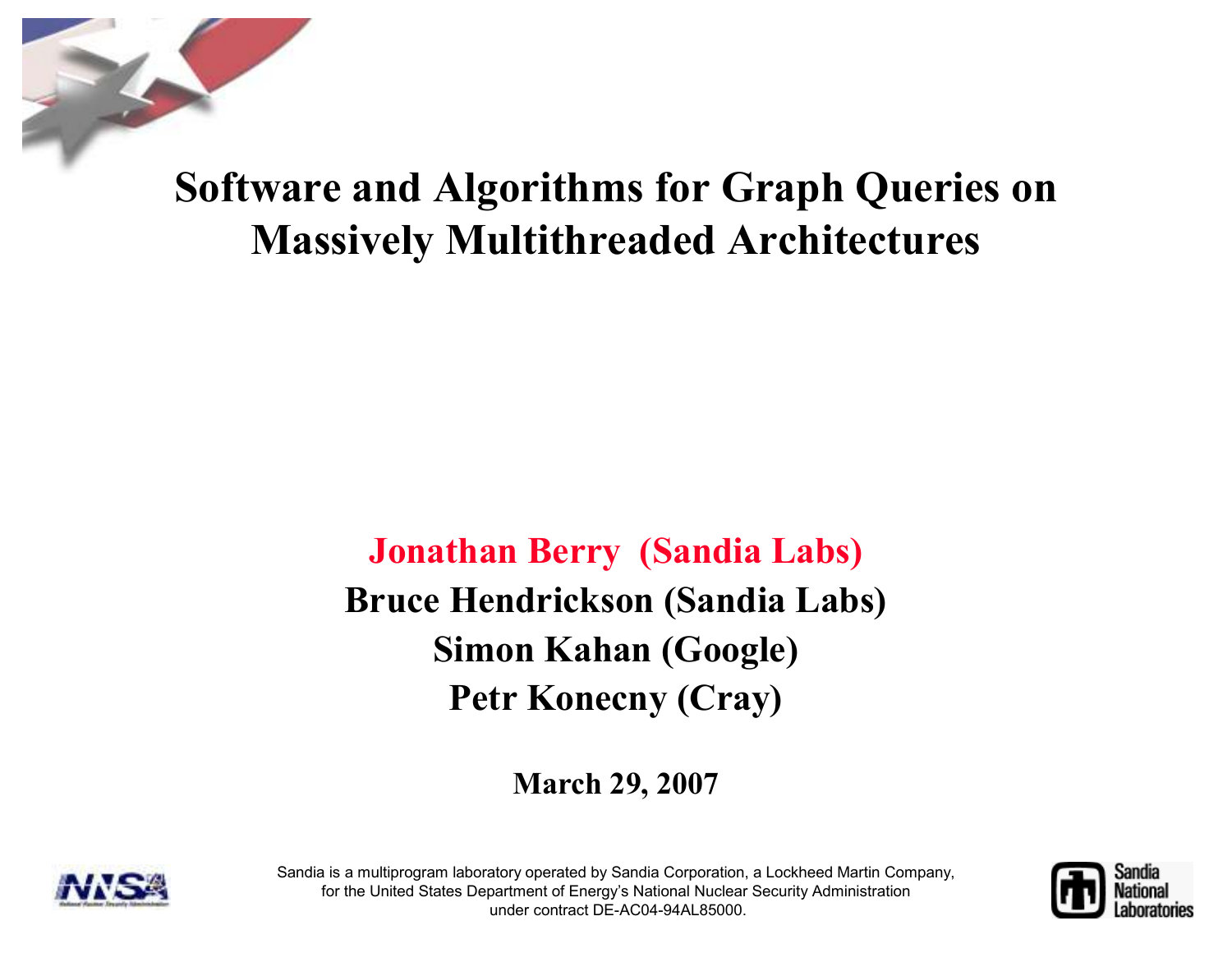

## Outline

- •Graph-based informatics
- $\bullet$ Massively-multithreaded architectures
- $\bullet$ Sandia's prototype Multithreaded Graph Library (MTGL)
- $\bullet$ Algorithmic case studies on the Cray MTA-2
- $\bullet$ Current and future directions, opportunities for collaboration

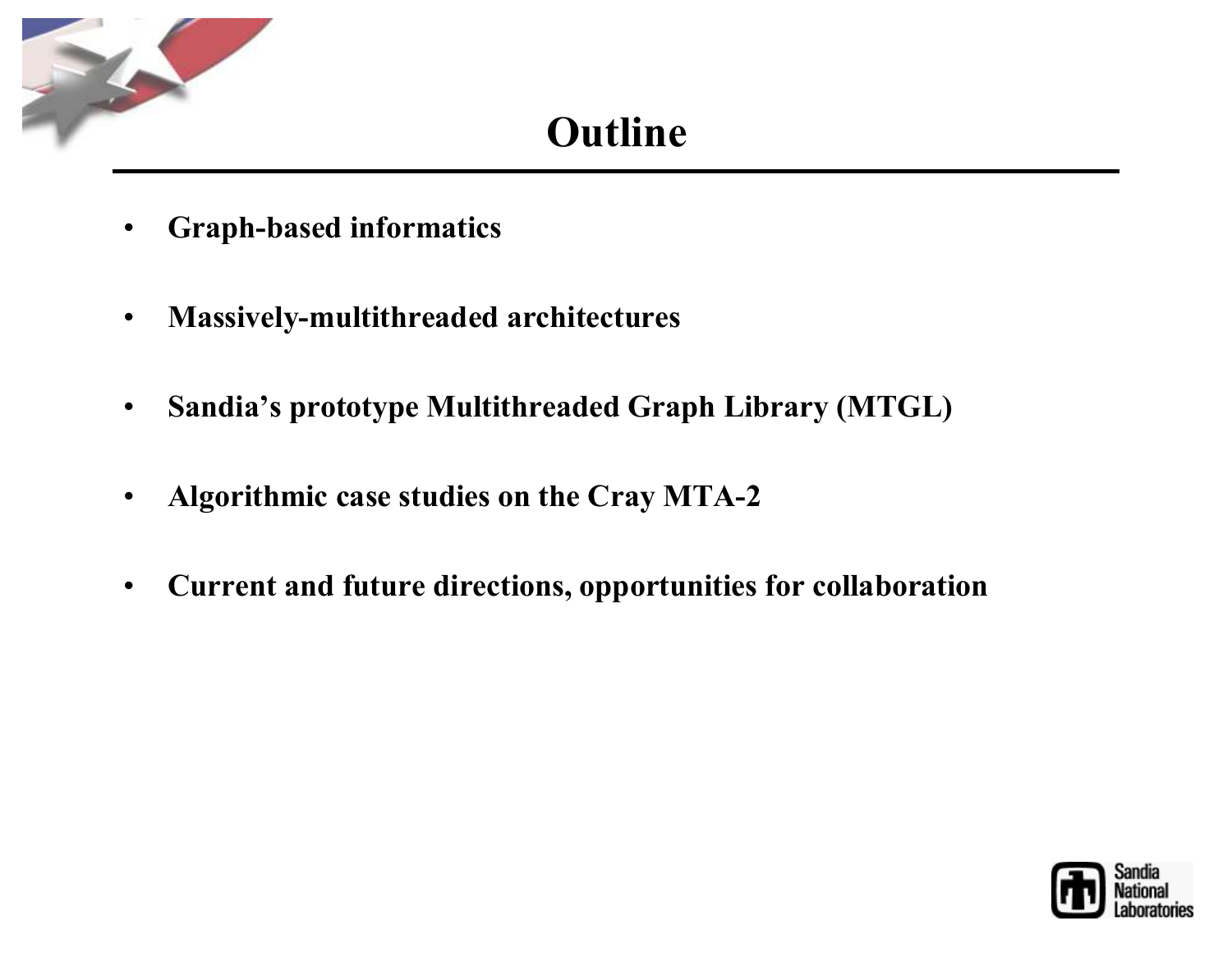

#### Graph-Based Informatics



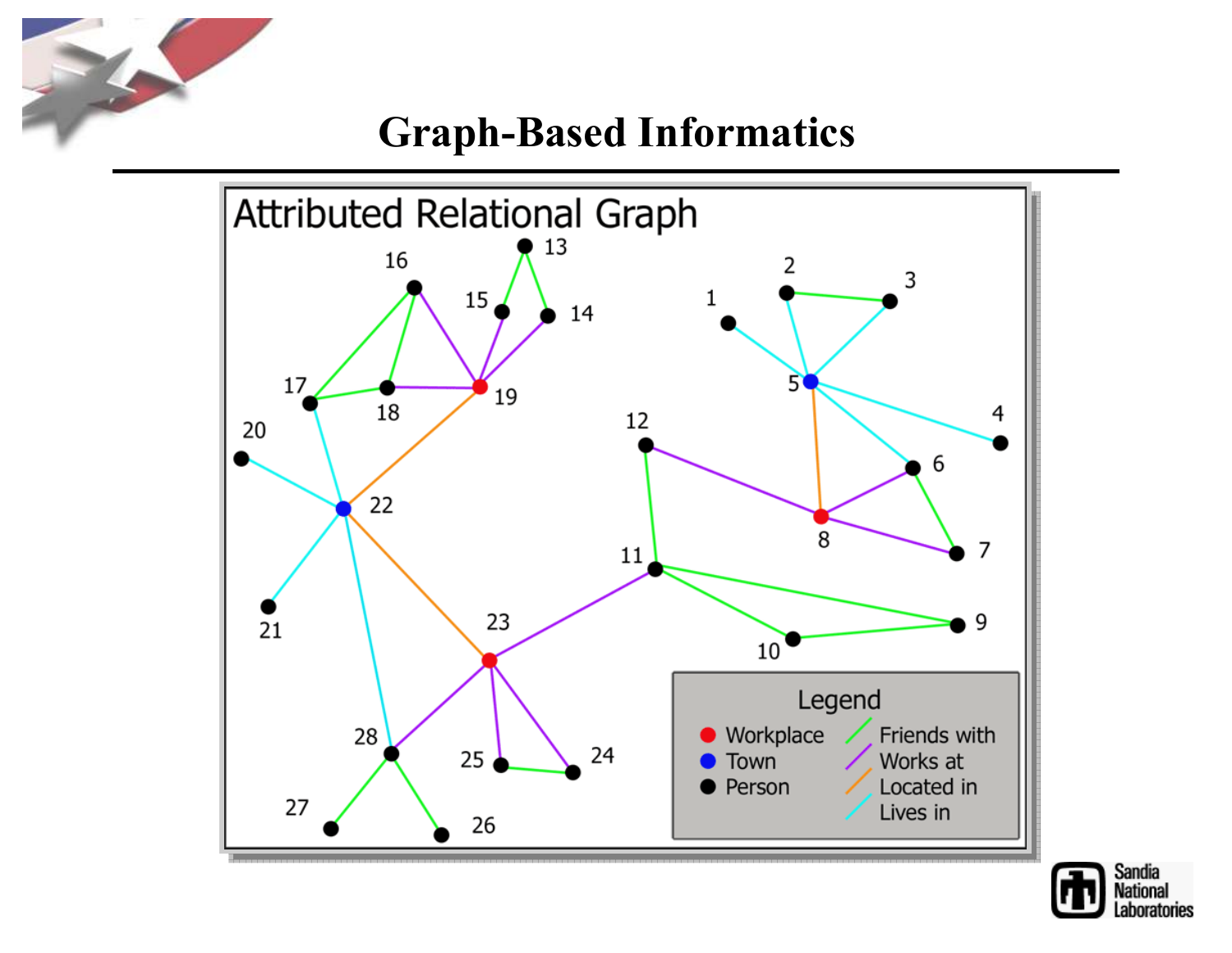## Massive Multithreading: e.g., The Cray MTA-2

- •Slow clock rate (220Mhz)
- $\bullet$ 128 "streams" per processor
- •Global address space
- •Fine-grain synchronization
- •Simple, serial-like programming model
- •Advanced parallelizing compilers

## No Data Cache

Latency Tolerant:

important for Graph Algorithms

Hashed Memory

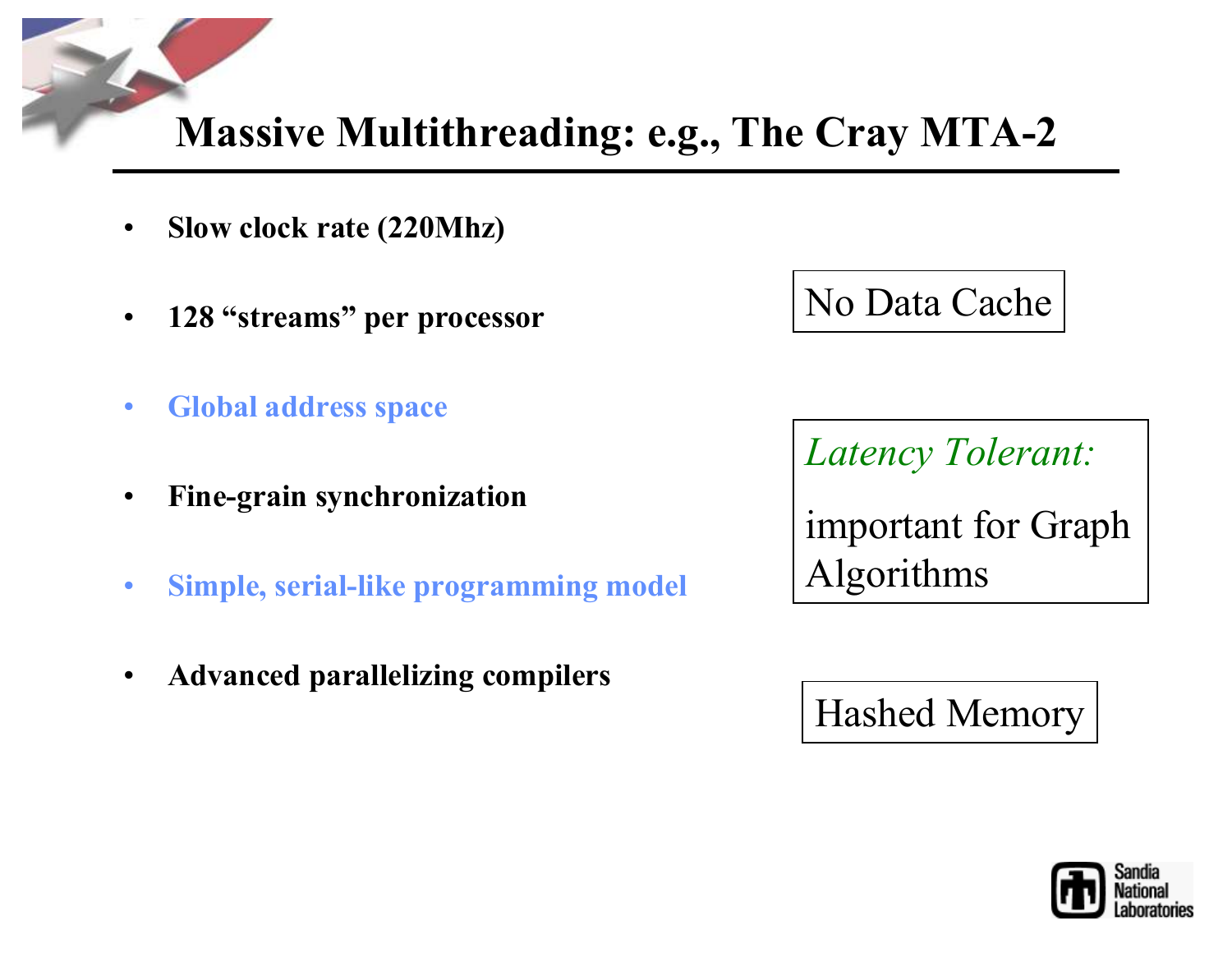

#### Cray MTA Processor



- Each thread can have up to 8 memory refs in flight
- Round trip to memory  $\sim$ 150 cycles

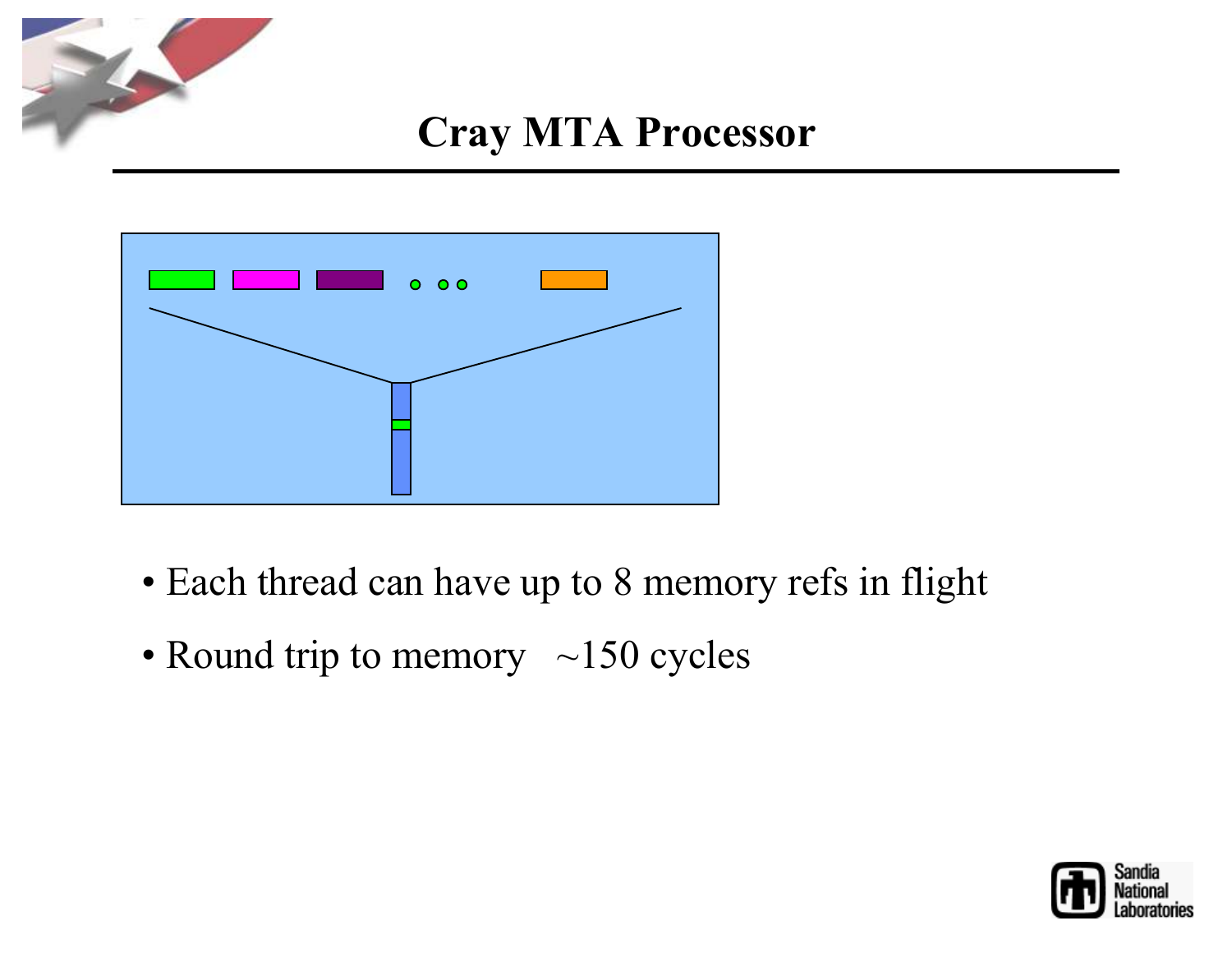## The MultiThreaded Graph Library (MTGL)

- • Recent work
	- Design & implement the Multithreaded Graph Library (MTGL)
		- •Boost GL-like, but not Boost-based
		- $\bullet$ In the process of open-sourcing
		- •Develop, run, debug codes on workstations and/or MTA/XMT
	- – Design multithreaded algorithms
		- •Simon Kahan's connected components algorithm
		- •"Bully" connected components algorithm
		- Subgraph isomorphism for semantic graphs •
- • Current work
	- –Adapt the MTGL to run on SMP's
	- –Flesh out the MTGL with community finding, etc.
	- Integrate the MTGL with visualization frameworks

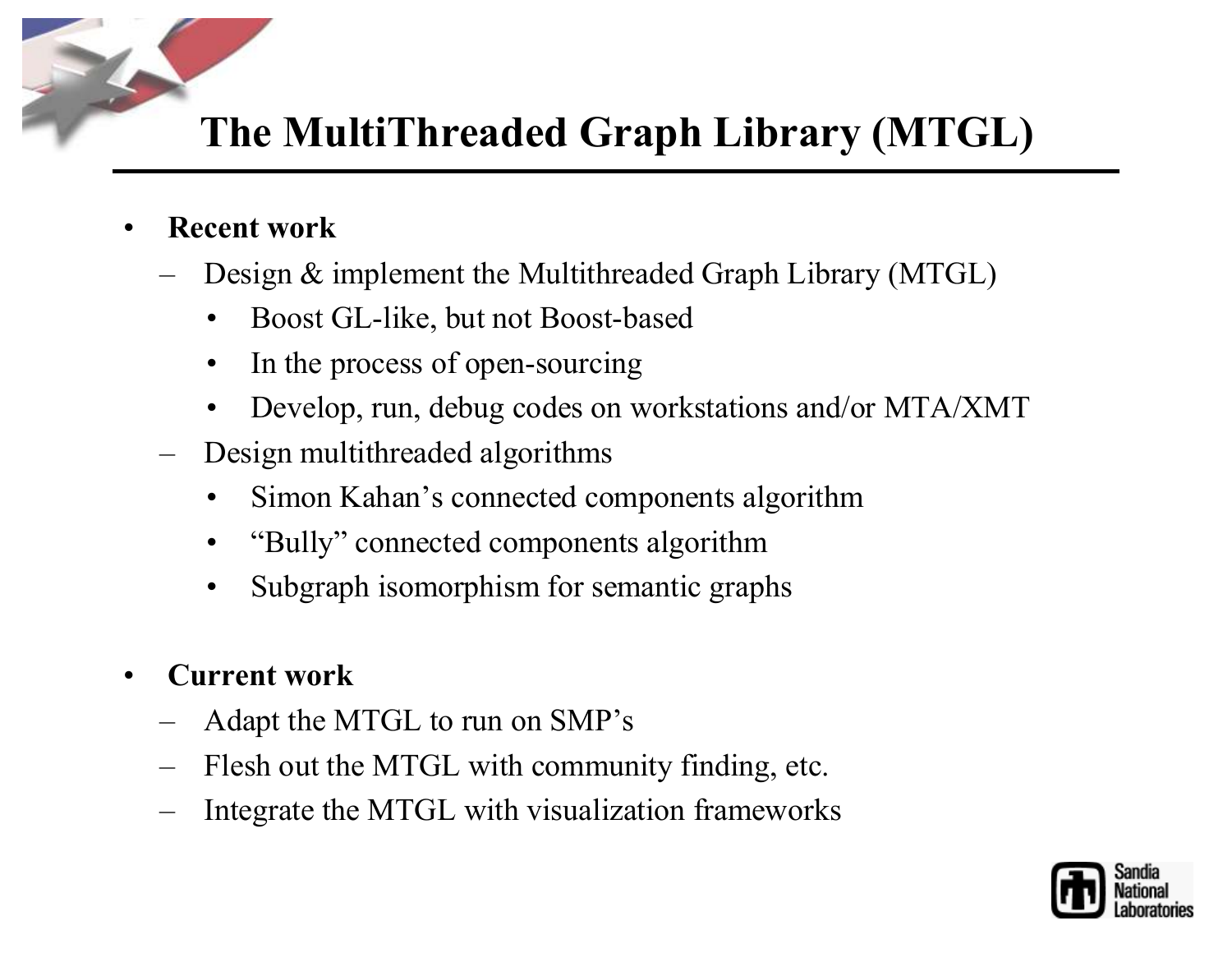

## MTGL: C++ Design Levels



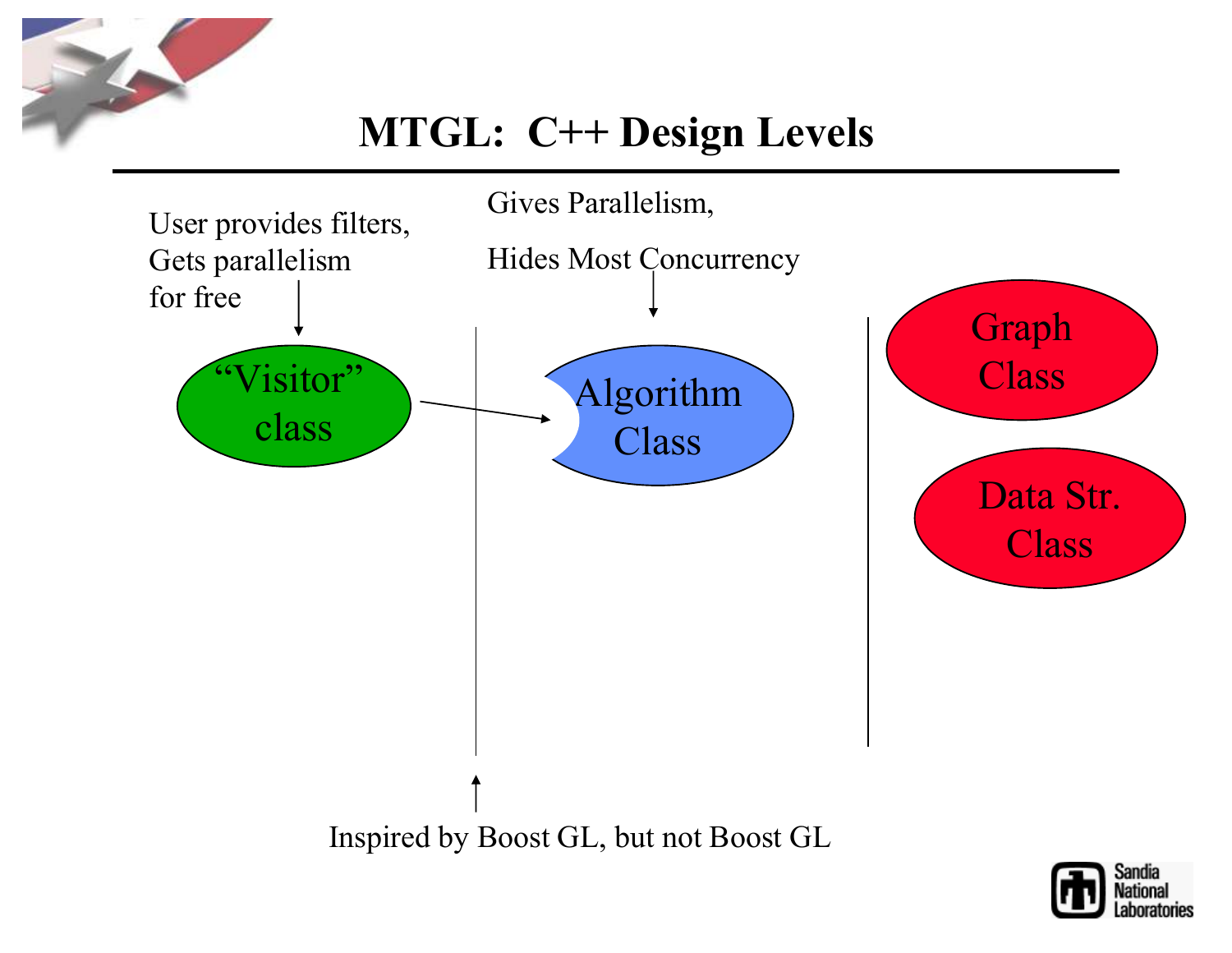### Four Modes of MTGL Graph Exploration



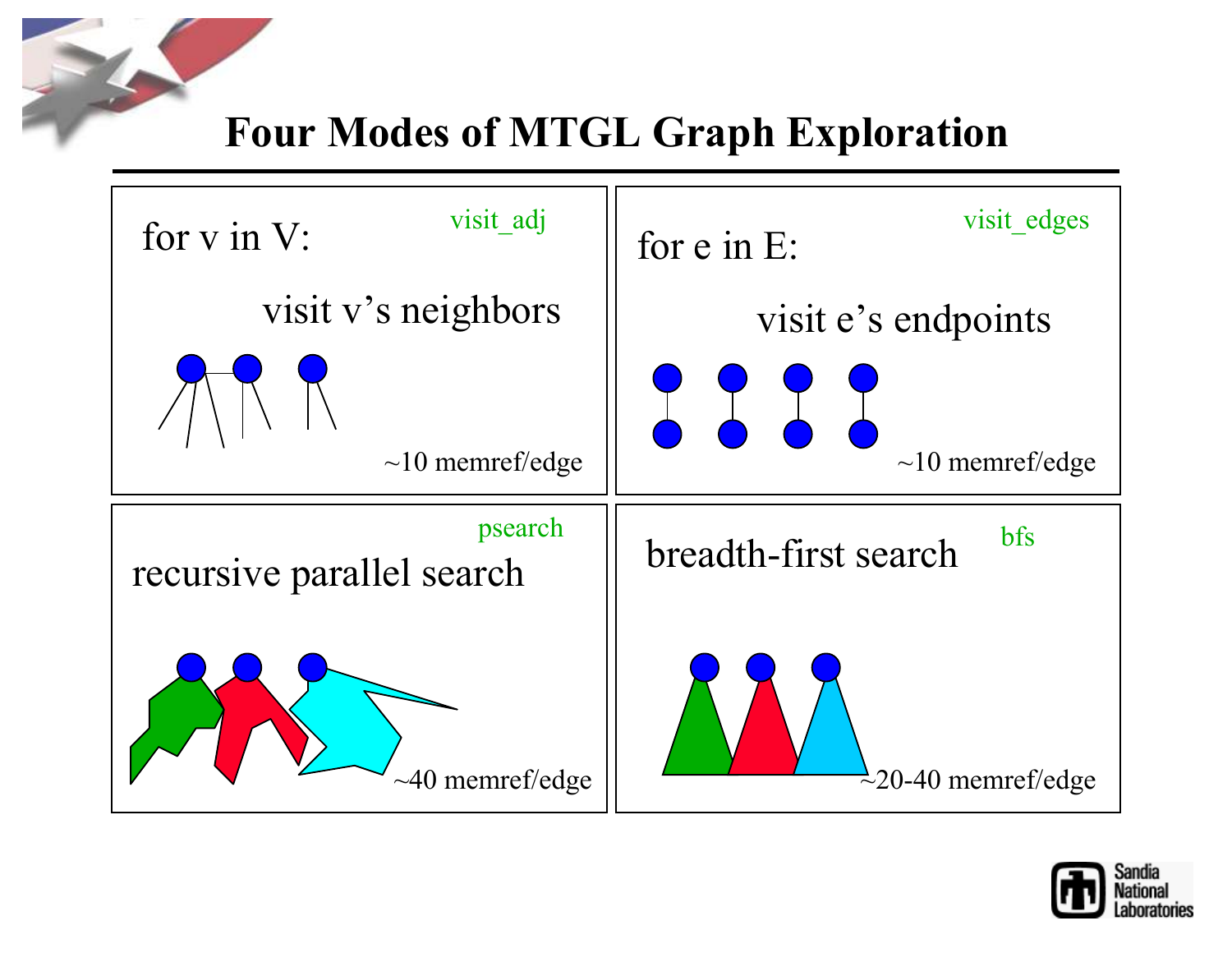

## Current MTGL Algorithms

- •• Connected components (psearch, visit\_edges, visit\_adj)
- $\bullet$ Strongly-connected components (psearch)
- •Maximal independent set (visit\_edges)
- $\bullet$ Typed subgraph isomorphism (psearch, visit\_edges )
- $\bullet$ • S-t connectivity (bfs)
- $\bullet$ • Single-source shortest paths (psearch)
- $\bullet$ Betweenness centrality (bfs-like)
- $\bullet$ Connection subgraphs (bfs, sparse matrix, mt-quicksort )
- $\bullet$ • Find triangles (psearch)
- Find assortativity (psearch)  $\bullet$
- $\bullet$ • Find modularity (<mark>psearch</mark>)

#### Under development:

- •• Optimize modularity via simulated annealing (visit\_adj, visit\_edges)
- •Count edges in 1, 2 neighborhoods (various)
- •more

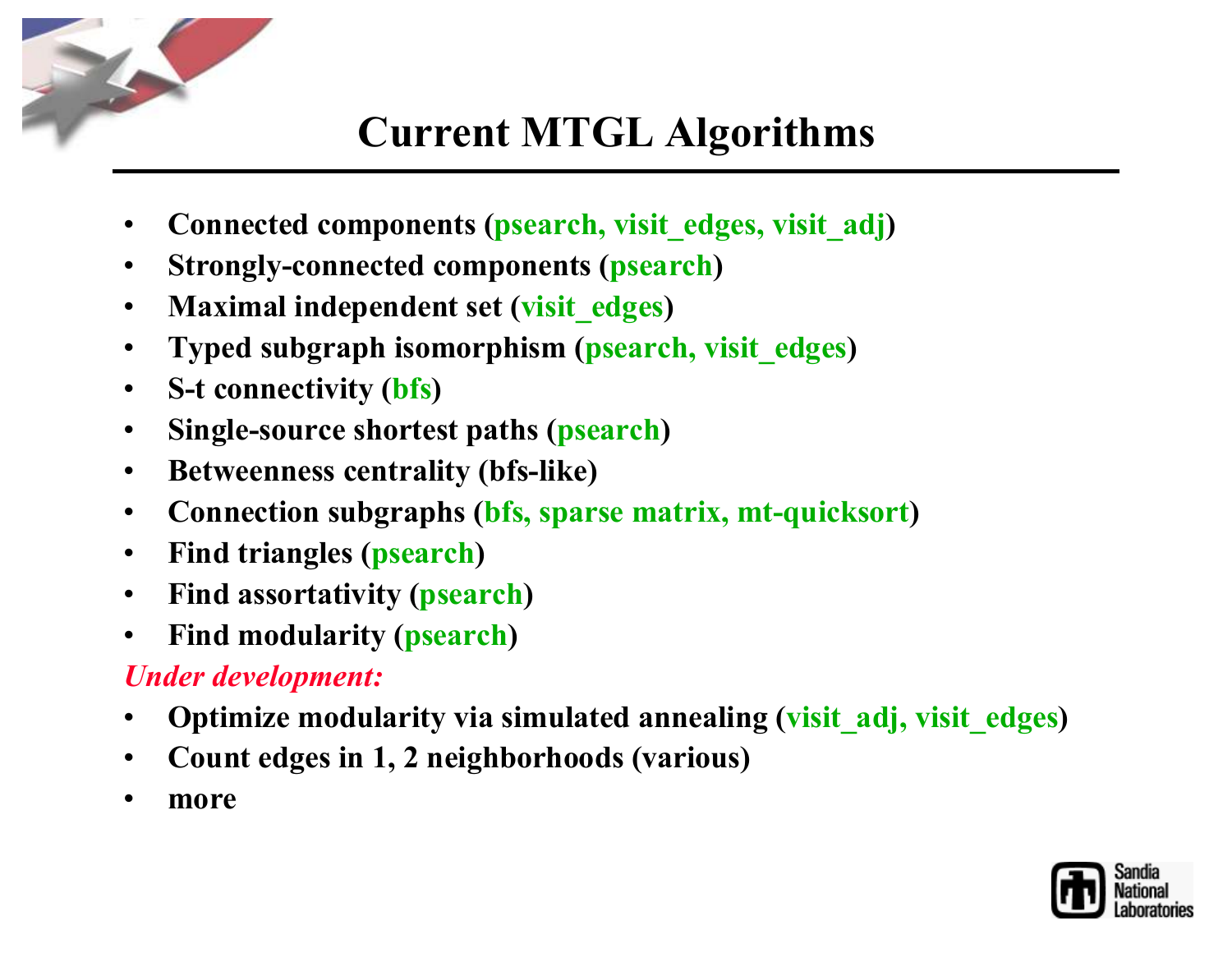

…

}<br>}

# DefaultVisitor {

- $sr(v)$  {} # search root
- $d(v) \{\}$  # discover
- $vt(v)$  {} # visit test
- te(v,w)  $\{\}$  # tree edge

 $oe(v,w)$  {}#" other" edge

The search primitives give the programmer these opportunities to react to search events

Pseudocode for this talk uses these shortened method names

Abuse of notation: multiple edges *are* allowed

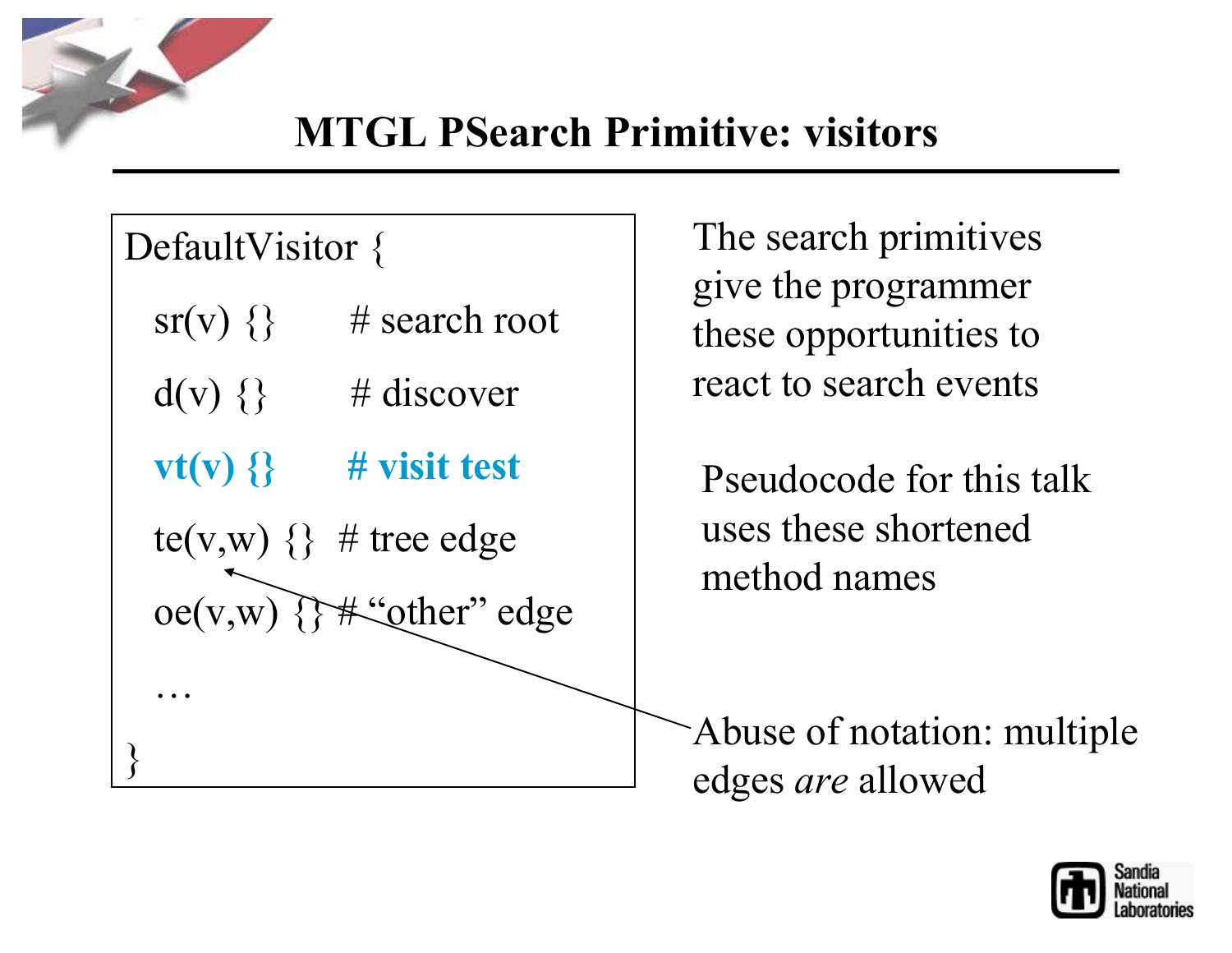

# MTGL Search Primitives (e.g)

| PSearch < OR, vis>(v)                                                                | PSearch <and, vis="">(v)</and,> |  |  |  |  |  |  |
|--------------------------------------------------------------------------------------|---------------------------------|--|--|--|--|--|--|
|                                                                                      | $\{$                            |  |  |  |  |  |  |
| vis.d(v)                                                                             | vis.d(v)                        |  |  |  |  |  |  |
| for $(v,w)$ in $E(v)$ :                                                              | for $(v,w)$ in $E(v)$ :         |  |  |  |  |  |  |
| if $(v,w)$ unvisited OR vis.vt $(v,v')$                                              | if vis.vt $(v, v')$             |  |  |  |  |  |  |
| vis.te(v,w)                                                                          | if $(v,w)$ unvisited            |  |  |  |  |  |  |
| $PSearch < OR$ , vis $>(w)$                                                          | vis.te(v,w)                     |  |  |  |  |  |  |
| else                                                                                 | PSearch < AND, vis > (w)        |  |  |  |  |  |  |
| vis.oe(vw)                                                                           | else                            |  |  |  |  |  |  |
|                                                                                      | vis.oe(vw)                      |  |  |  |  |  |  |
|                                                                                      | $\left\{ \right\}$              |  |  |  |  |  |  |
| $\mathbf{A}$ and $\mathbf{A}$ and $\mathbf{A}$<br>$• -$<br>$\mathbf{A}$<br>$\bullet$ | $\blacksquare$                  |  |  |  |  |  |  |

More general, but details omitted here…

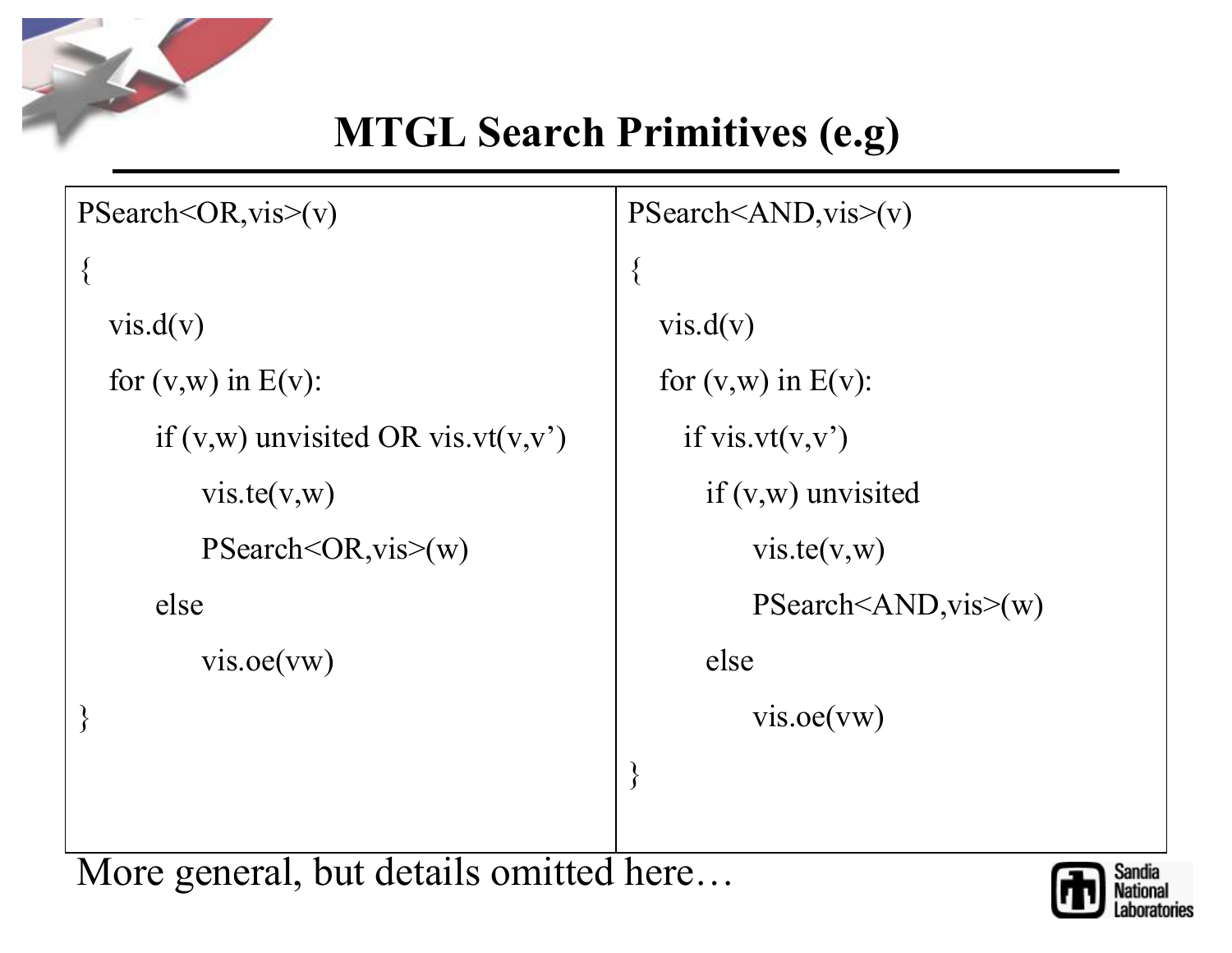

## MTGL Synchronization Primitives

| <b>MTA Primitive</b>     | Meaning                                                         | Pseudocode                                                     | <b>MTGL</b>       |  |  |
|--------------------------|-----------------------------------------------------------------|----------------------------------------------------------------|-------------------|--|--|
| $b = int$ fetch add(a,i) | Atomic read, increment of a                                     | $b \leftarrow \frac{\text{ifa}}{a, i}   \text{mt\_incr(a, i)}$ |                   |  |  |
| $b = readfe(\&a)$        | Wait for $a$ to be "full," read $a$ ,<br>leave empty            | te<br>$\overline{a}$                                           | mt readfe $(a)$   |  |  |
| $b = readff(\&a)$        | Wait for $a$ to be "full,"<br>Read <i>a</i> , leave full        |                                                                | mt readff $(a)$   |  |  |
| write $f(x_1, v)$        | Wait for <i>a</i> to be "empty,"<br>Write <i>a</i> , leave full | $\sqrt{ef}$ and $q$                                            | mt write $(a, v)$ |  |  |

Overloaded for different platforms

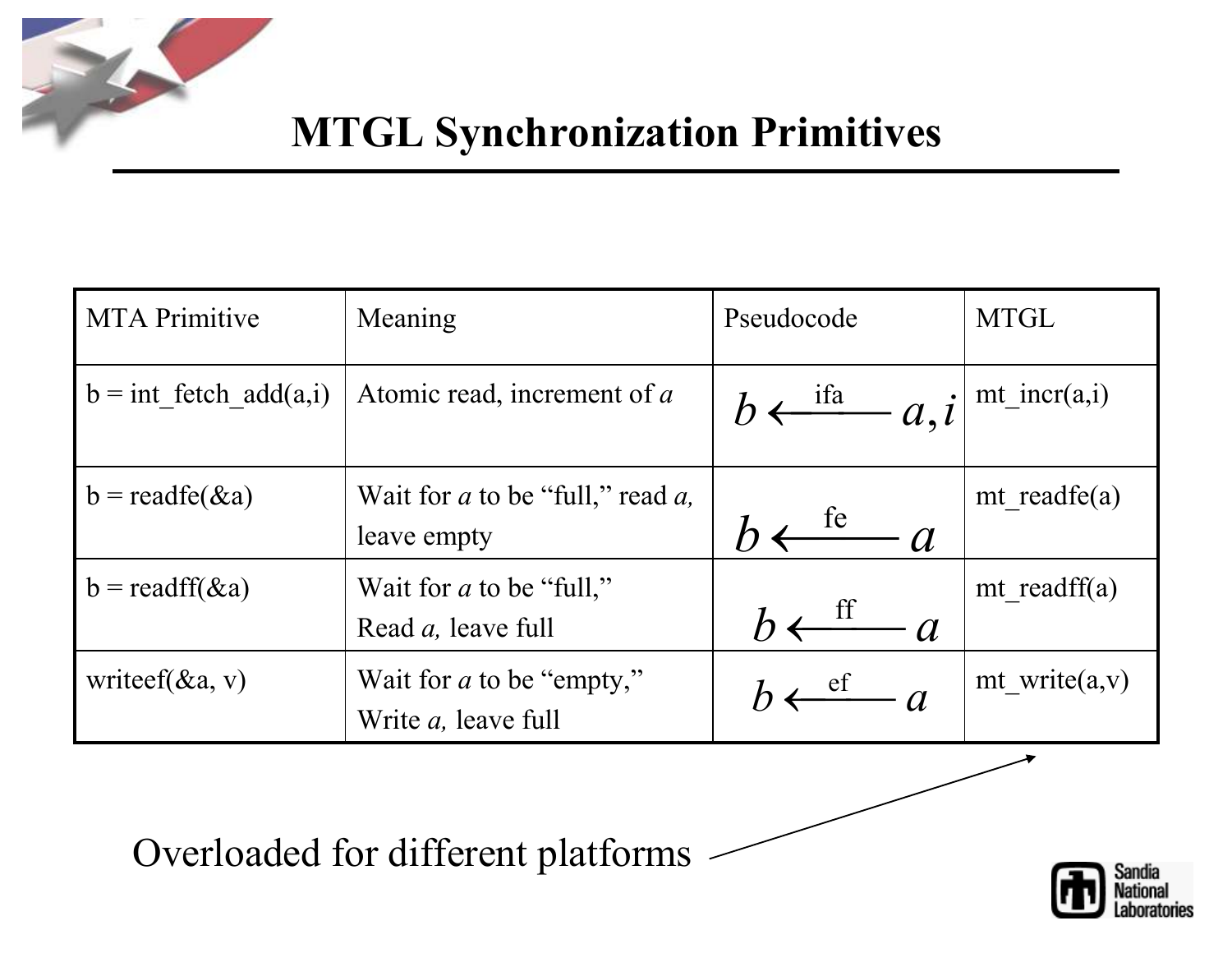

- Connected Components
- Subgraph Isomorphism
- S-T Connectivity (i.e., use of BFS)

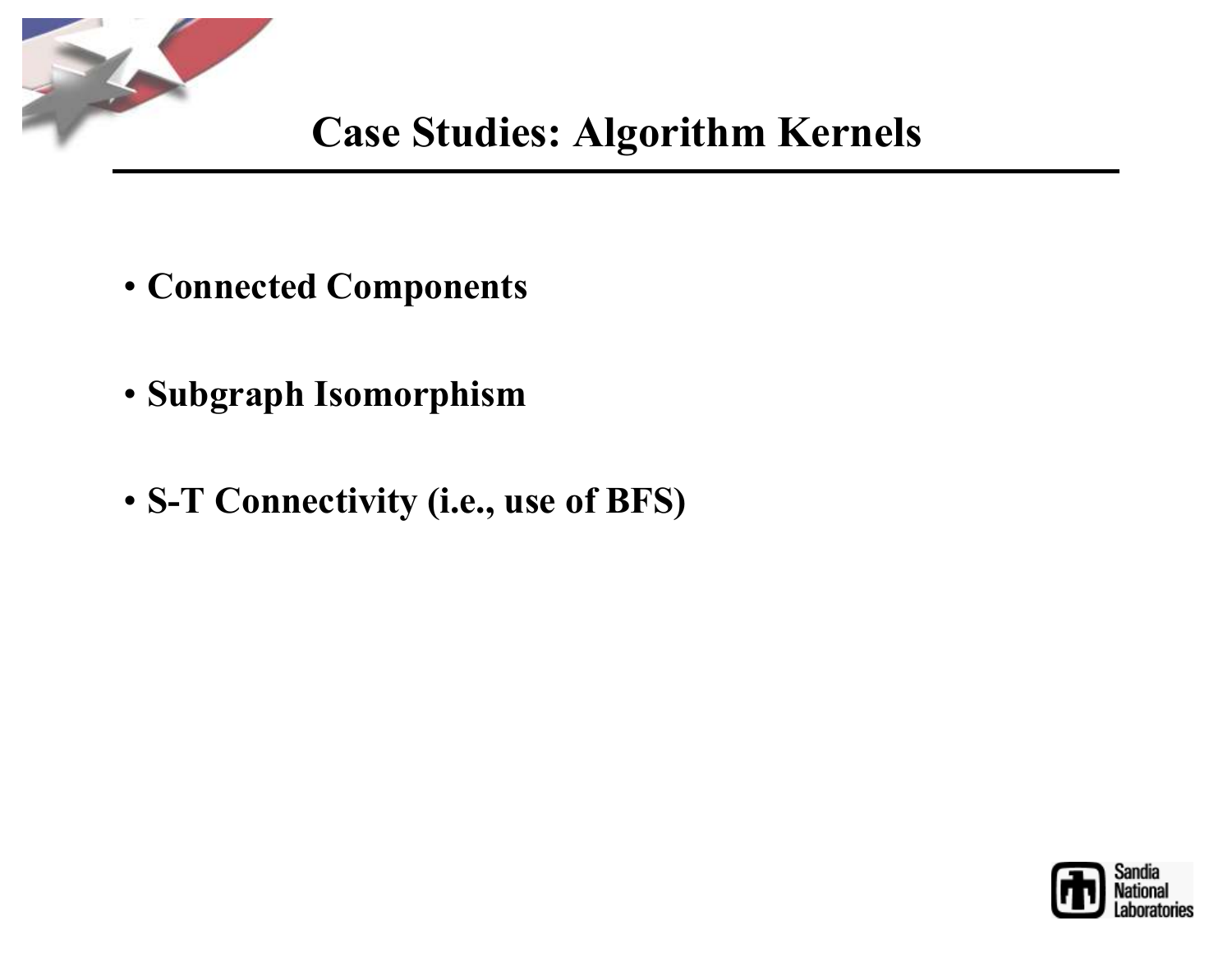

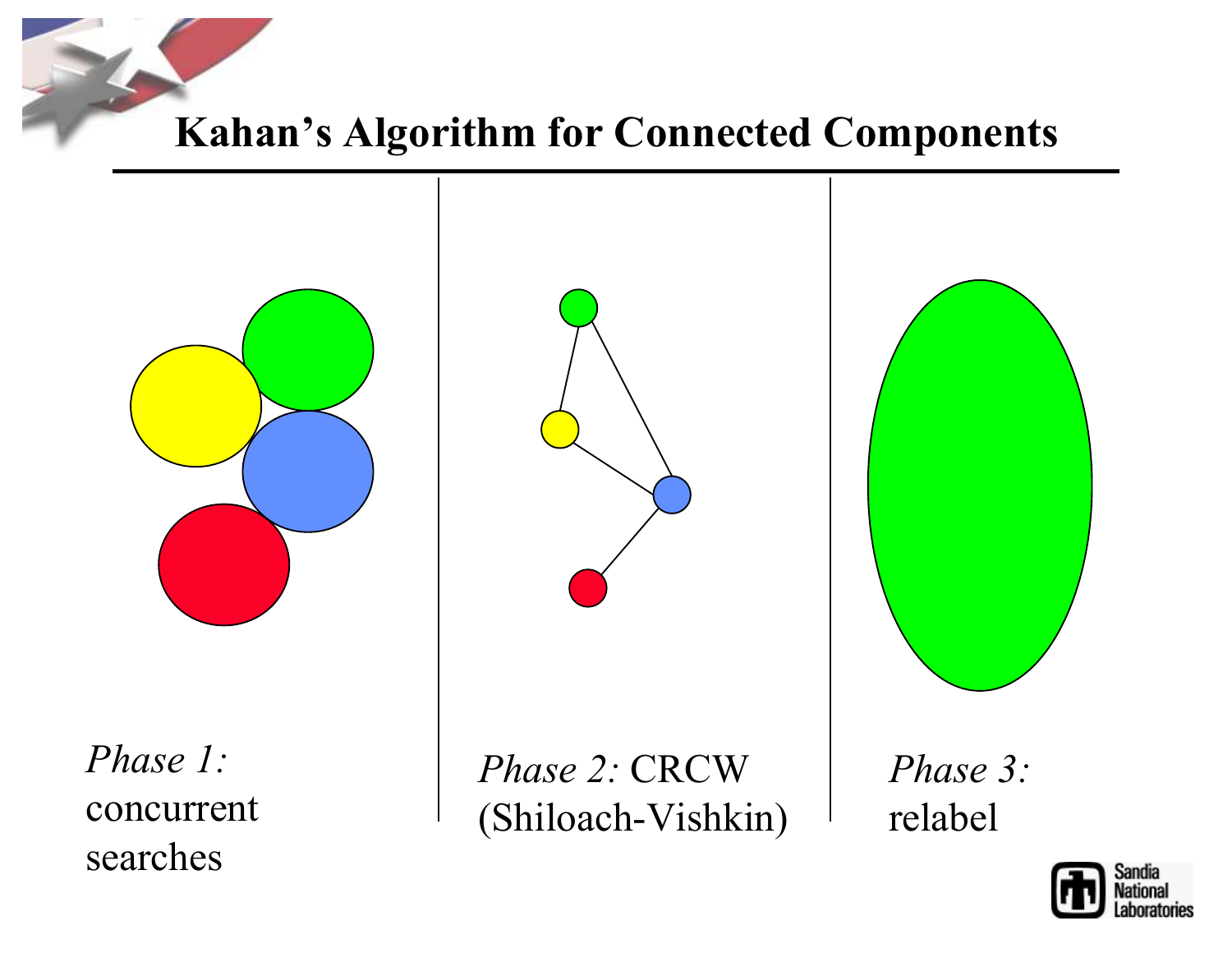#### MTGL Implementation of Kahan's Algorithm



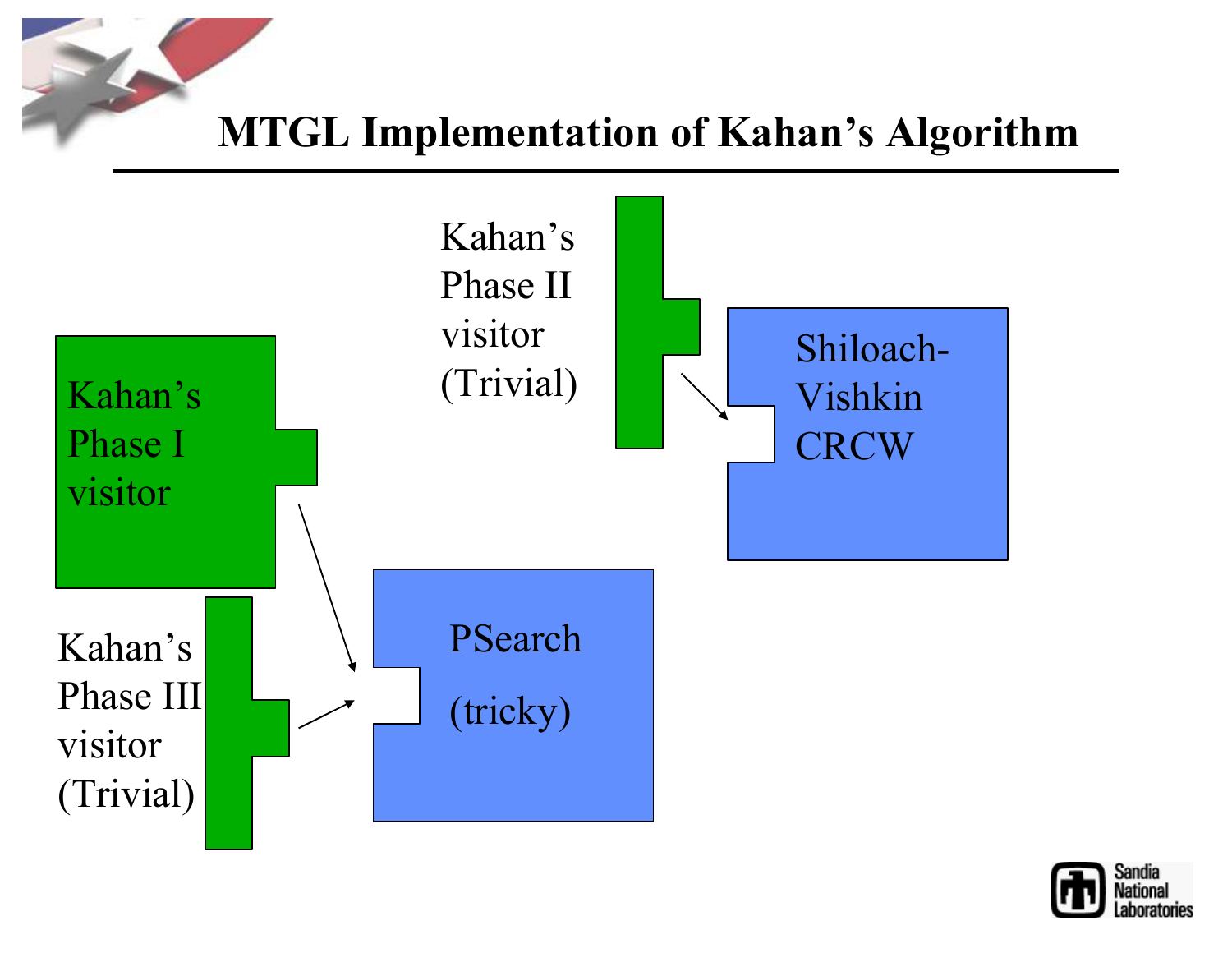MTGL Implementation of Kahan's Algorithm

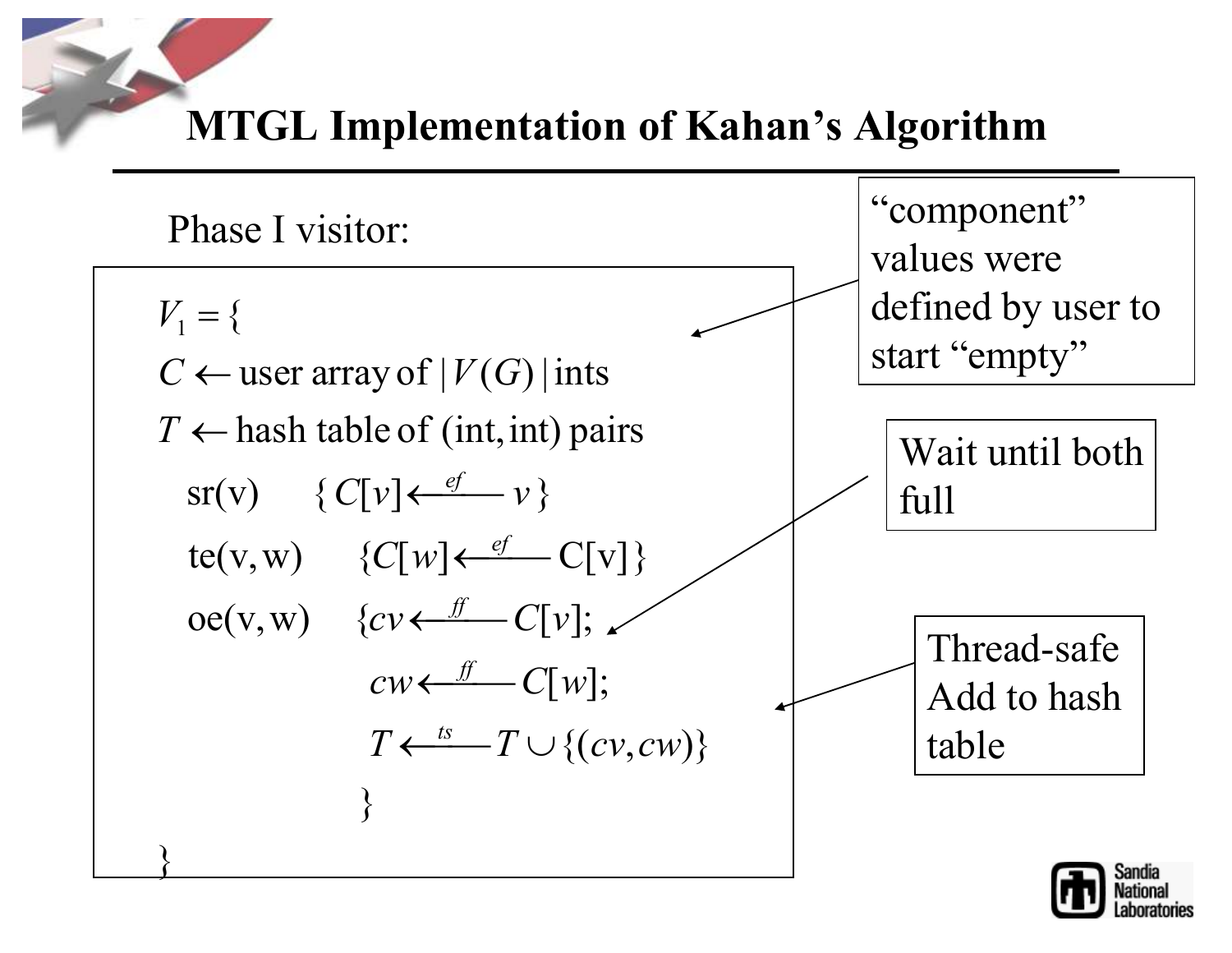More General Filtering: The "Bully" Algorithm



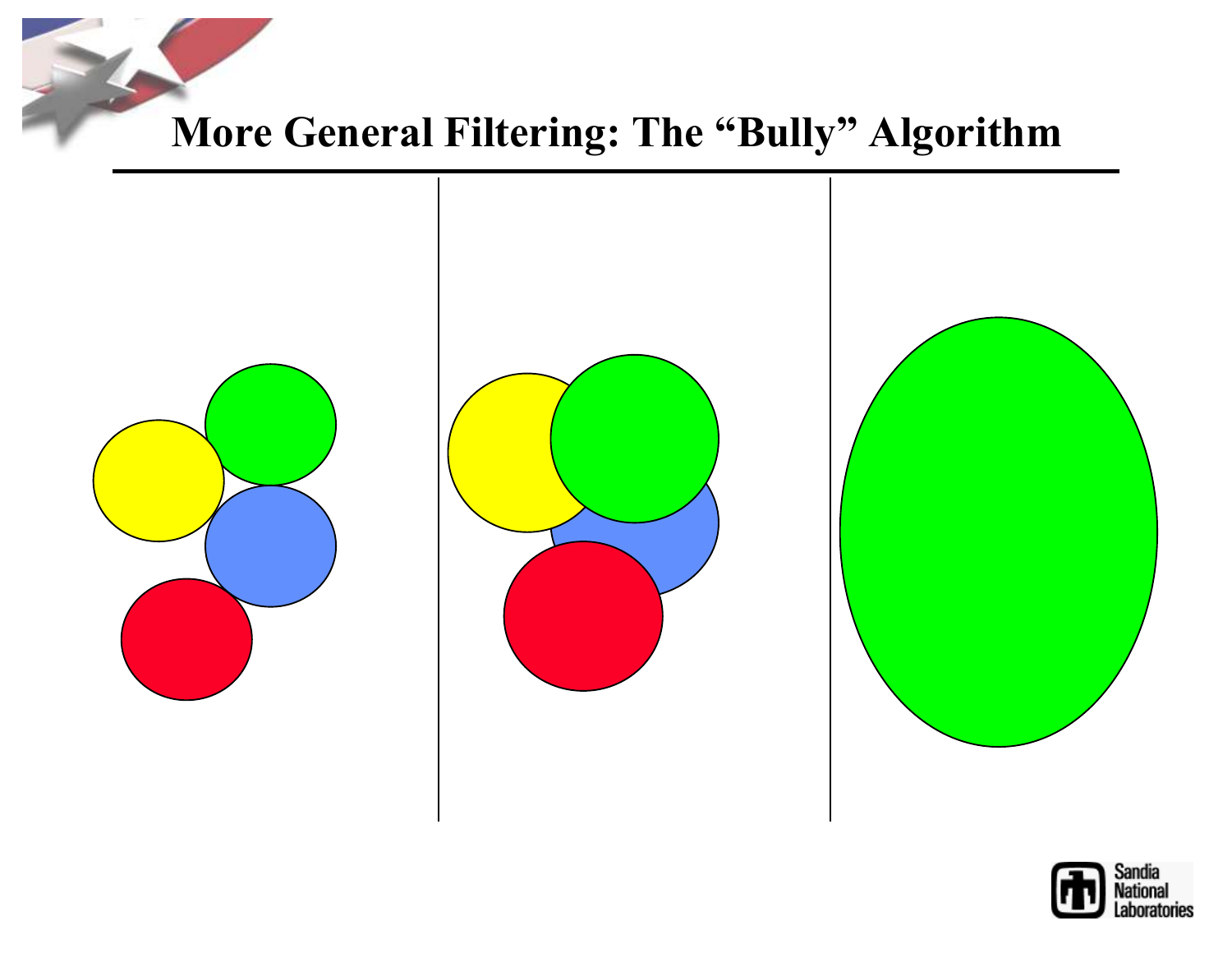MTGL Implementation of the Bully Algorithm

$$
V_b = \{
$$
  
\n
$$
\dots
$$
  
\n
$$
vt(v, w) \quad \{cv \leftarrow \frac{f}{c} - C[v]; \quad cw \leftarrow \frac{f}{c} - C[w];
$$
  
\n
$$
\}
$$
  
\n
$$
te(v, w) \quad \{cv \leftarrow \frac{f}{c} - C[v]; \quad cw \leftarrow \frac{f}{c} - C[w];
$$
  
\n
$$
if w unvisited OR (cv < cw)
$$
  
\n
$$
C[w] \leftarrow \frac{ef}{c} - C[v]
$$
  
\n
$$
else
$$
  
\n
$$
C[w] \leftarrow \frac{ef}{c} - cw
$$

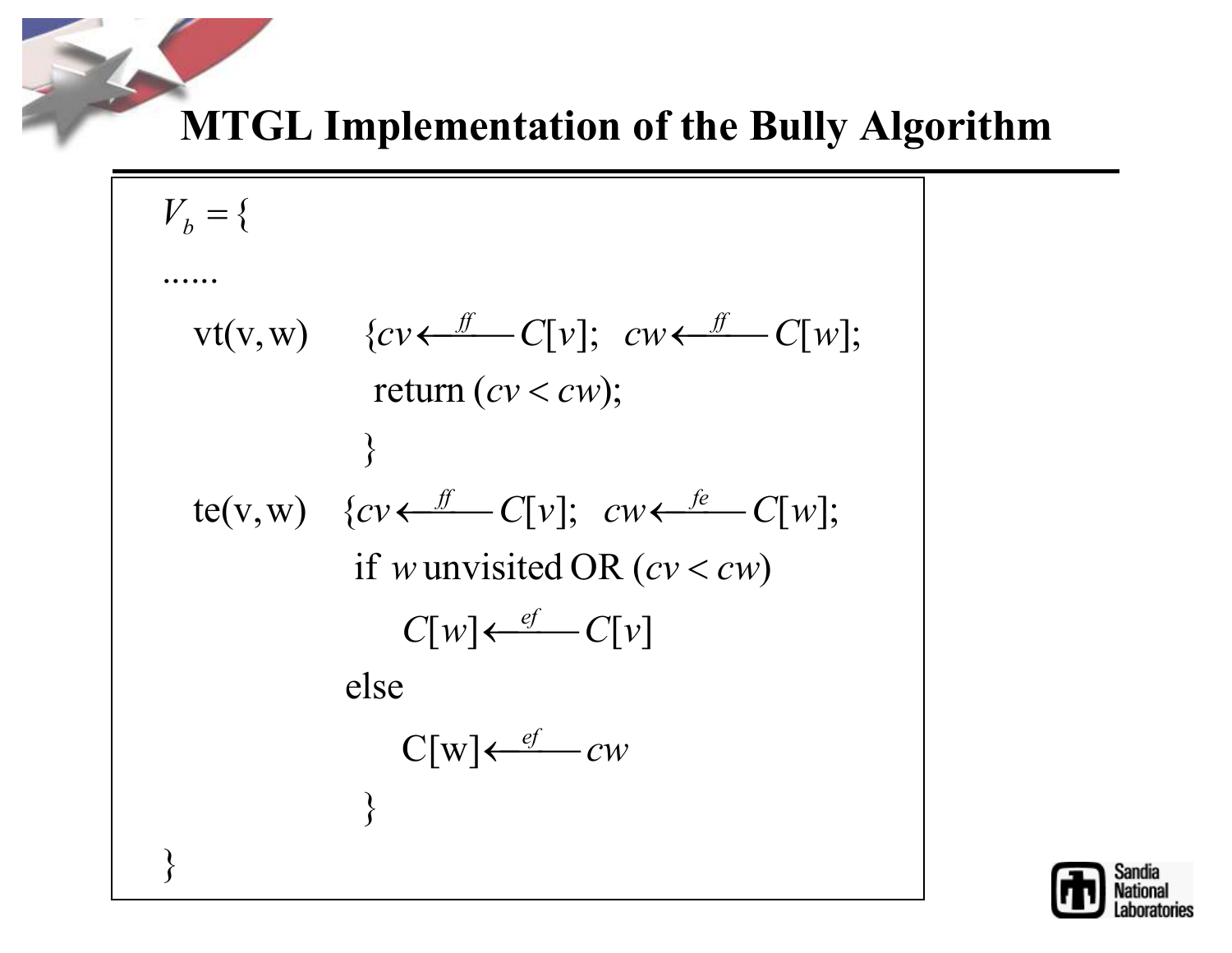#### Parallelized Shiloach-Vishkin (Bader, Feo, Cong'06)

```
edge **edges = g->edges.getStore();
  while (graft) \{
numiter++;graft = 0;
      #pragma mta assert parallel
      for (int i=0; i i \midden i++) {
           int u = edges[i]->vert1->id;
           int v = edges[i]->vert2->id;
           if (D[u] < D[v] \& \& D[v] == D[D[v]])D[D[v]] = D[u];graff = 1;}if (D[v] < D[u] \&\& D[u] == D[D[u]])D[D[u]] = D[v];graff = 1;}}
#pragma mta assert parallel
       for (int i=0; i<n; i++) {
           while (D[i] := D[D[i]]) D[i] = D[D[i]];}}"Graft""Hook"
```
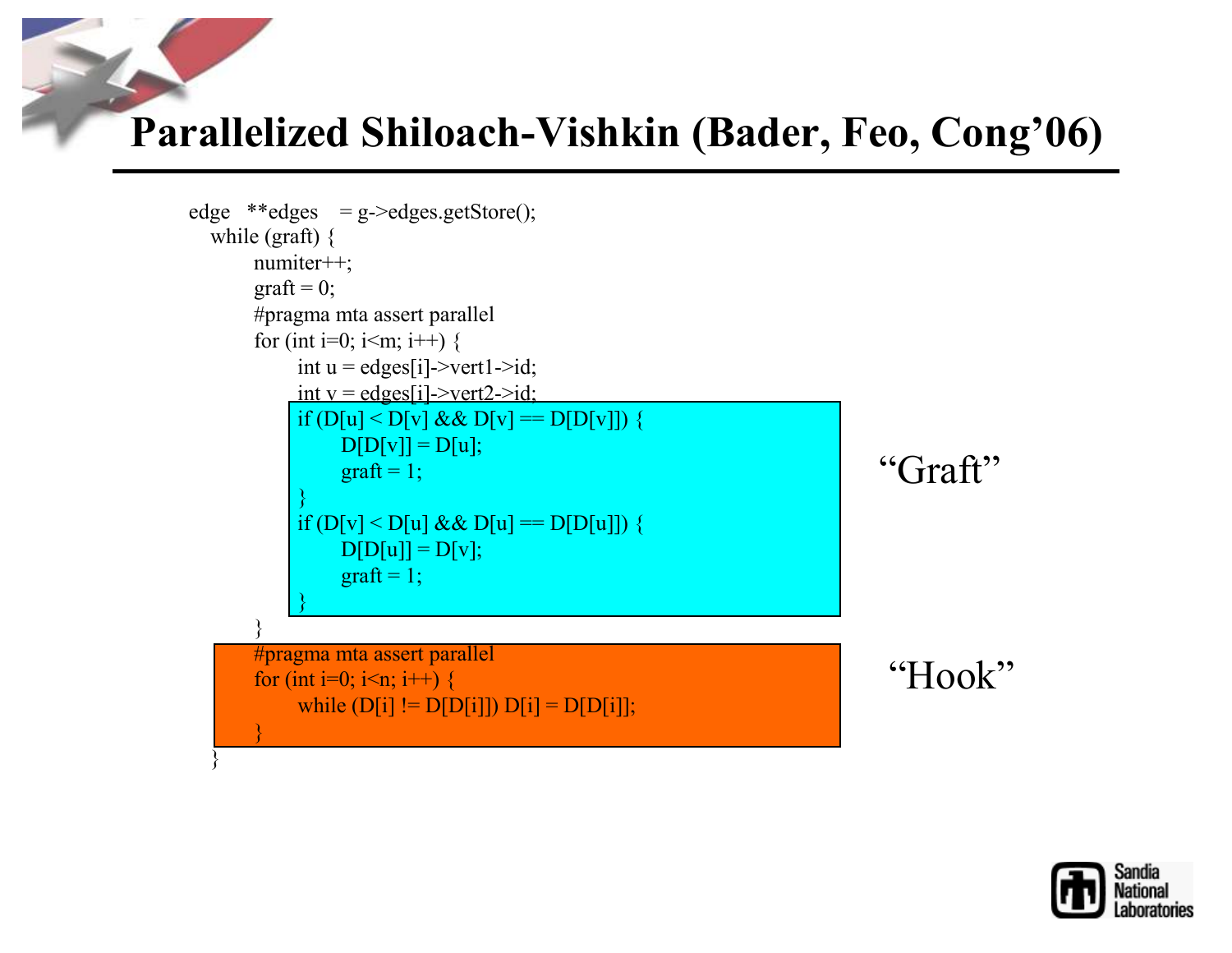#### Connected Components Performance (1)



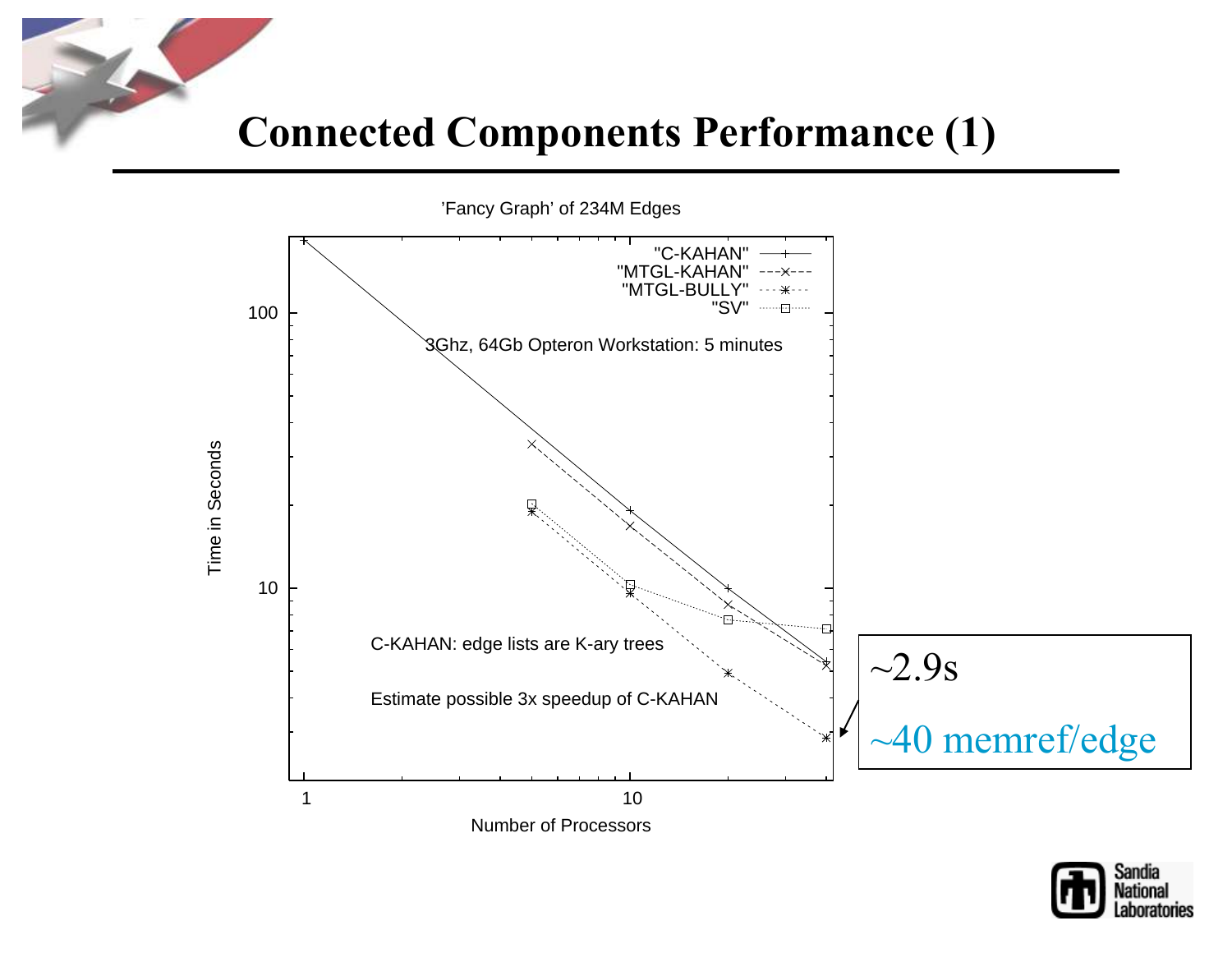



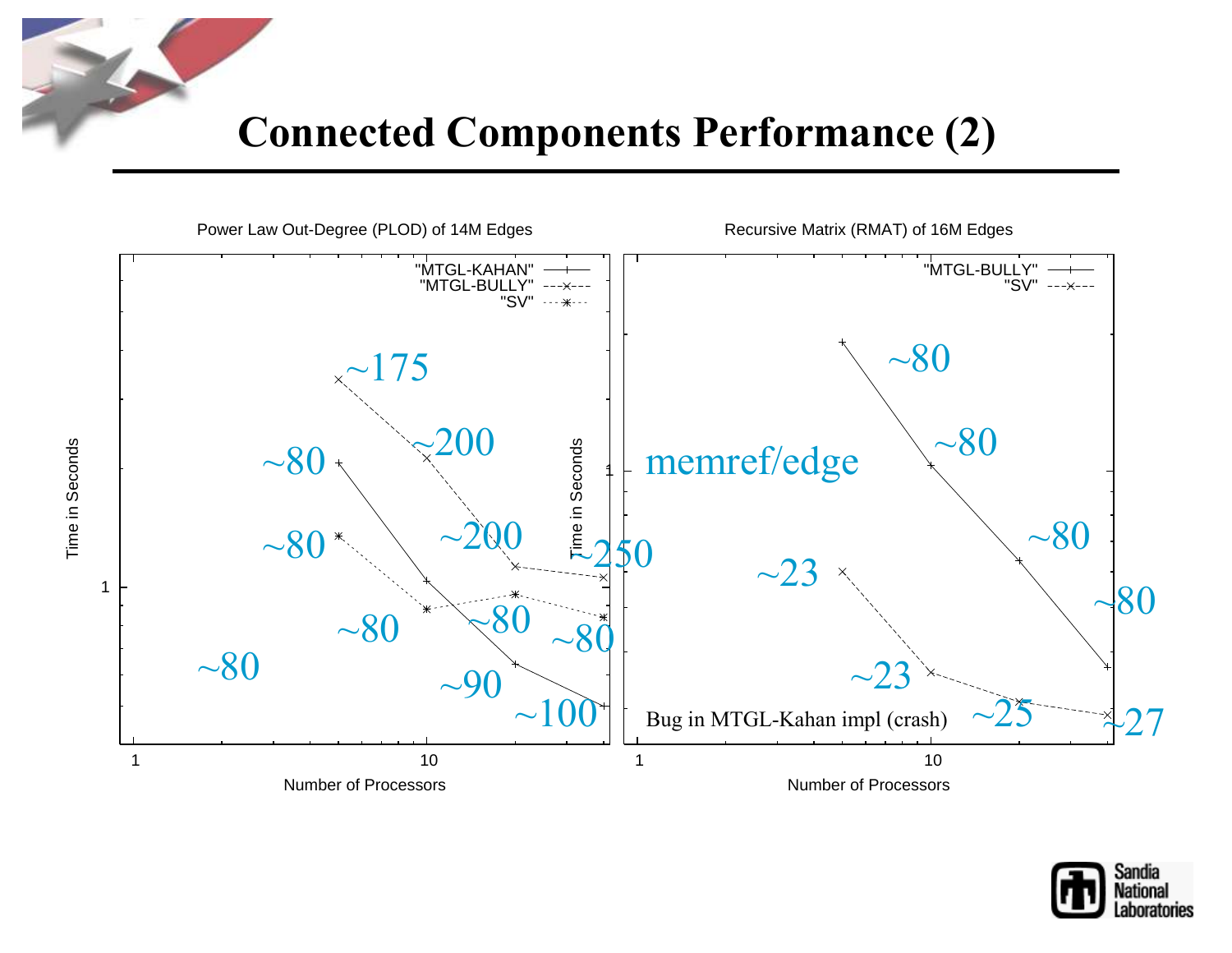

• Objective: find exact or inexact matches of a small pattern graph within a large semantic graph

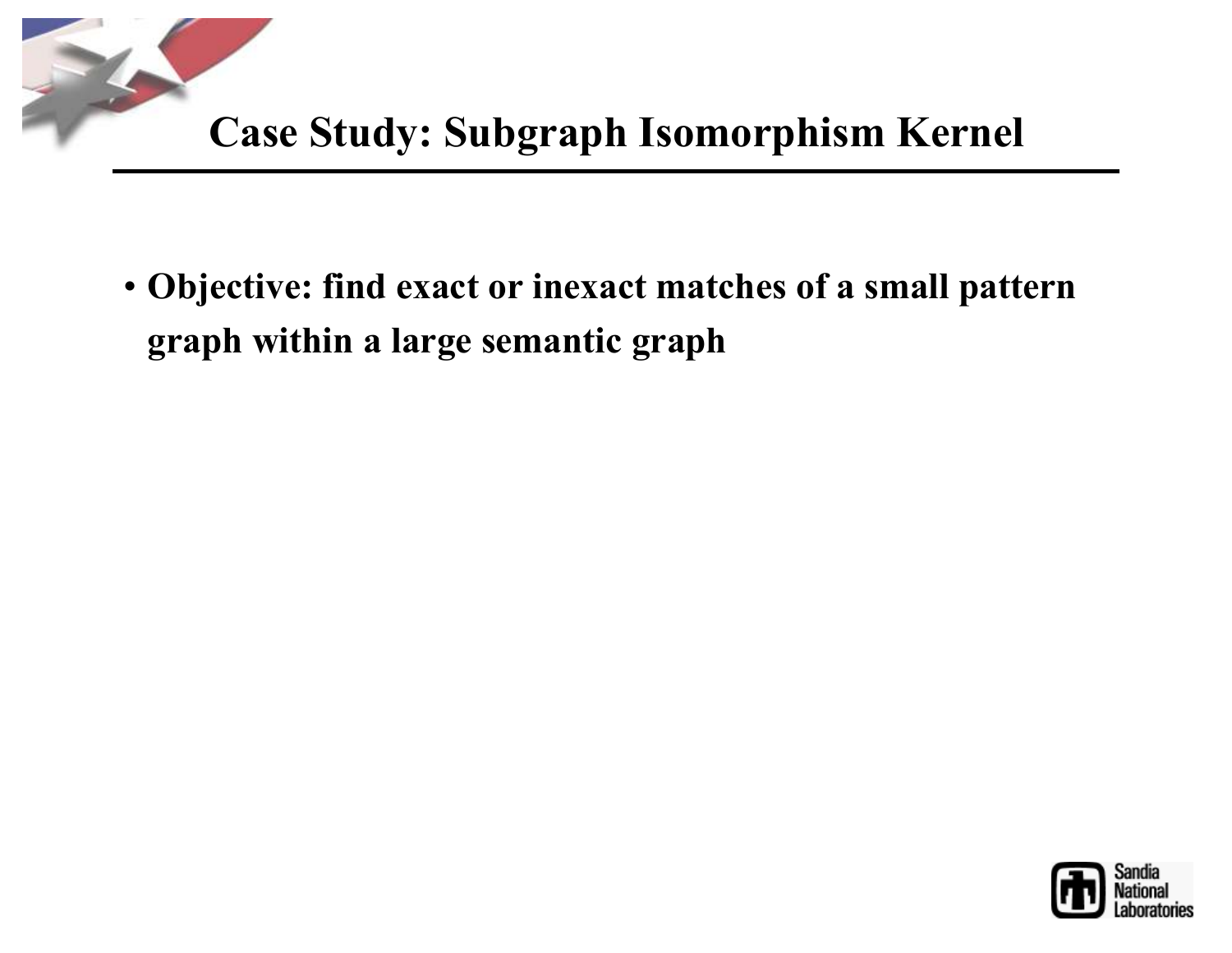#### Instance-Specific Type Filtering for Subgraph Iso.



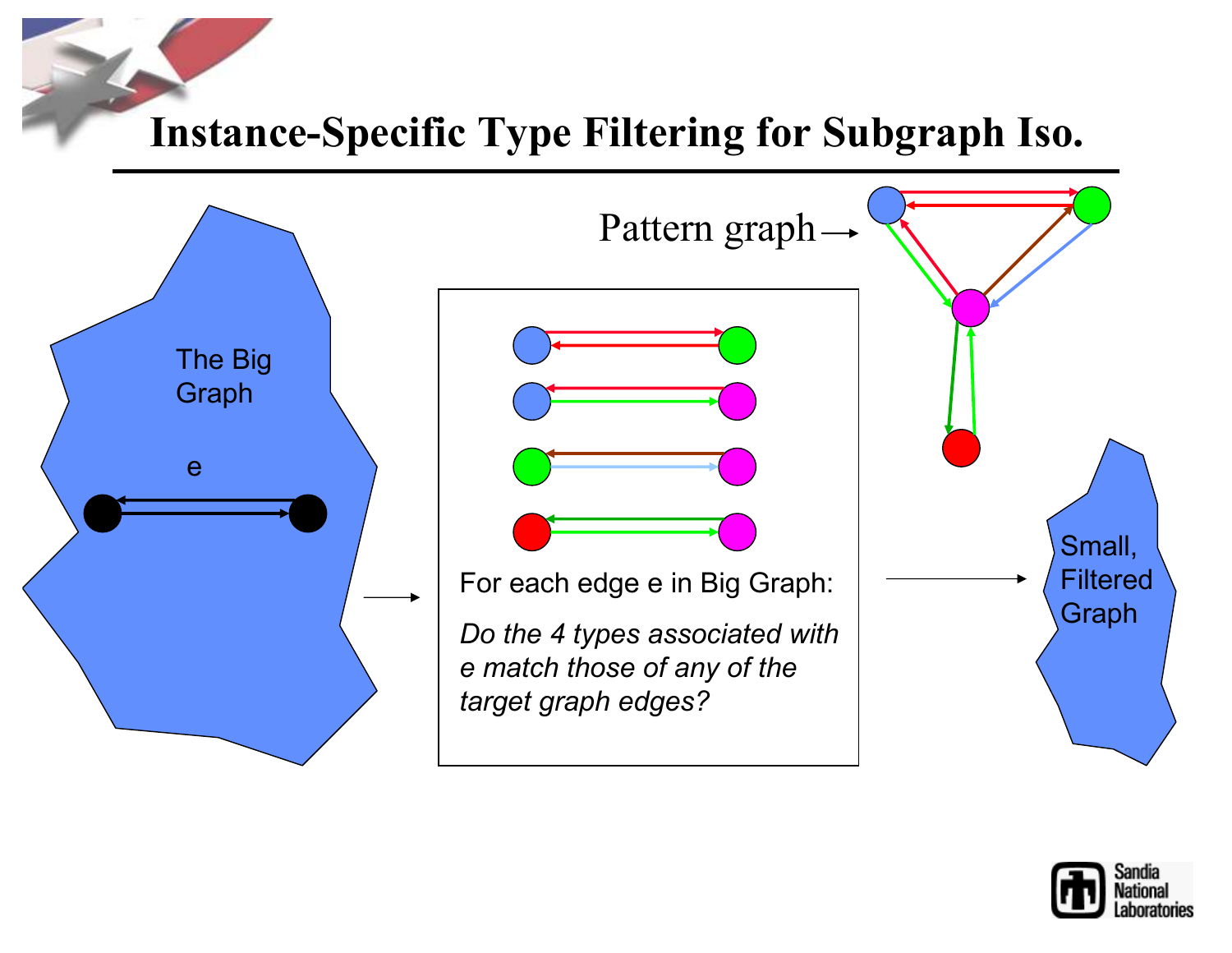

## Subgraph Isomorphism: Input



Table of Type and Auxiliary Information:

| $\sqrt{ }$ |  | $\parallel$ |   |  |  |  |  |  |  |
|------------|--|-------------|---|--|--|--|--|--|--|
|            |  |             | ັ |  |  |  |  |  |  |

Ideal: Euler Tour **Canadian Cour Experiments: Random Walk** 

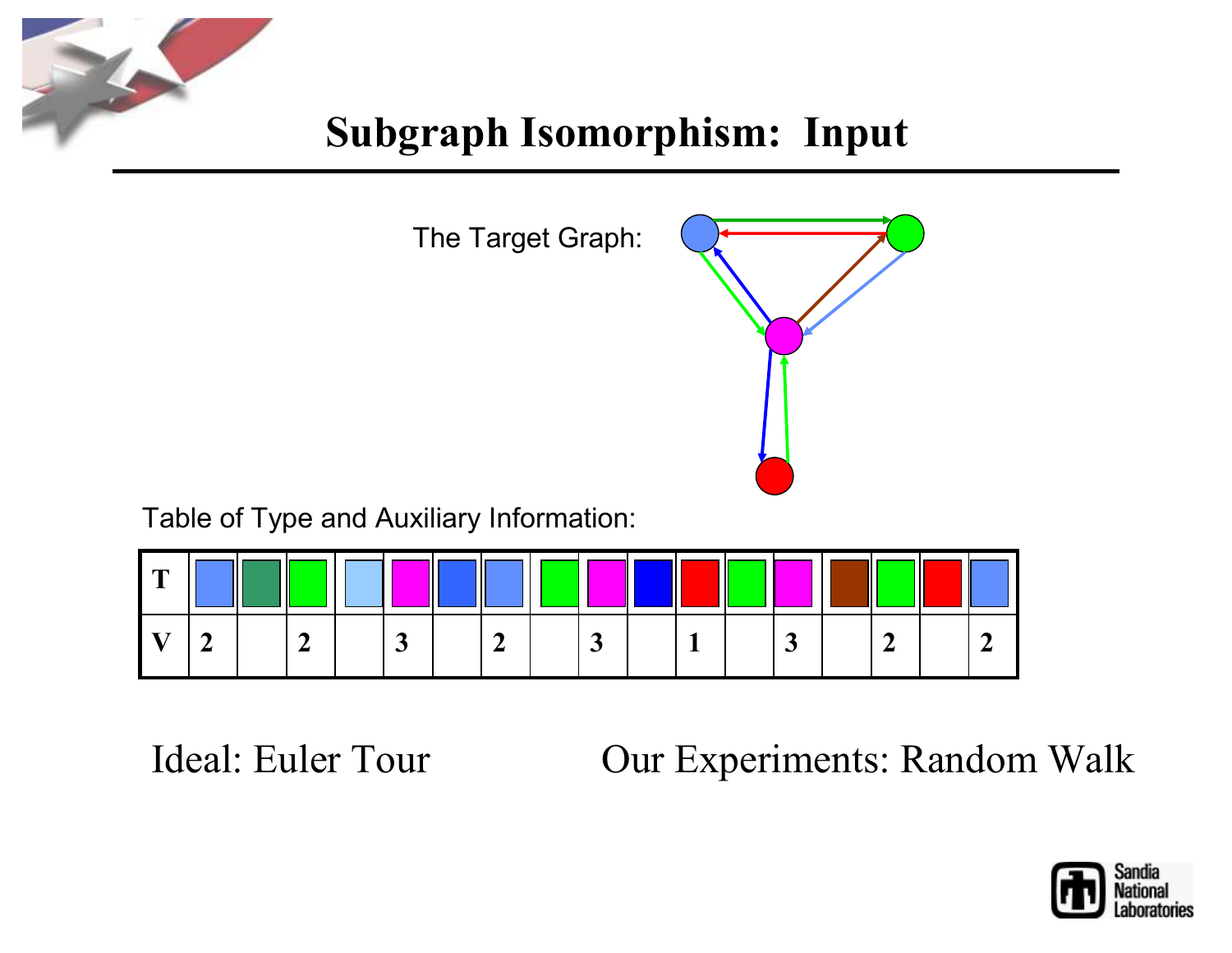#### Subgraph Isomorphism: Creating a Bipartite Graph



Logical placeholders for vertices in the SFG.

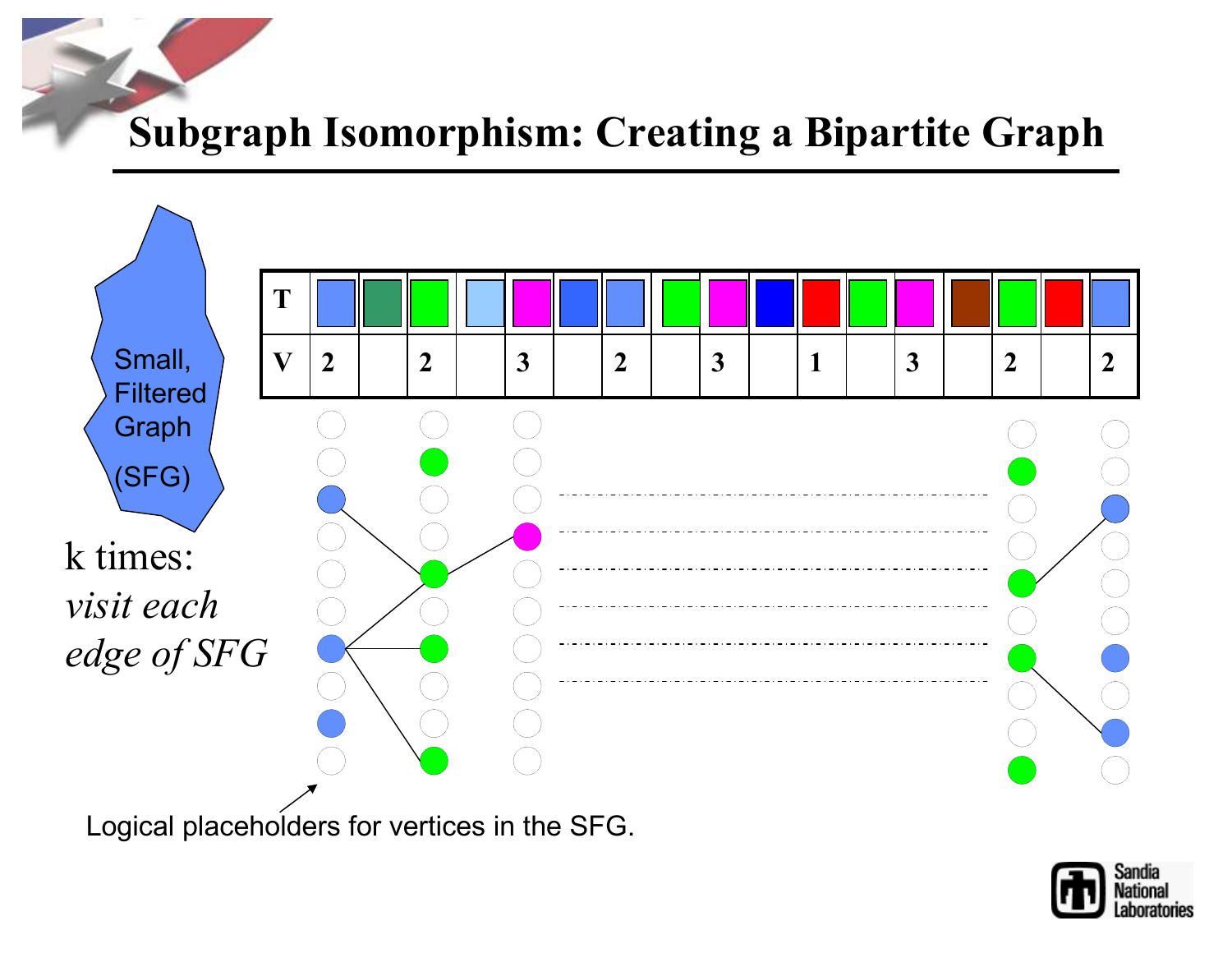Subgraph Isomorphism: Creating a Bipartite Graph

S-T shortest paths (top to bottom) correspond to candidatematches.Branch and bound toFind better matches.

Visitor object tailors Search so that it nevergoes up (similar to"Bully" algorithm).

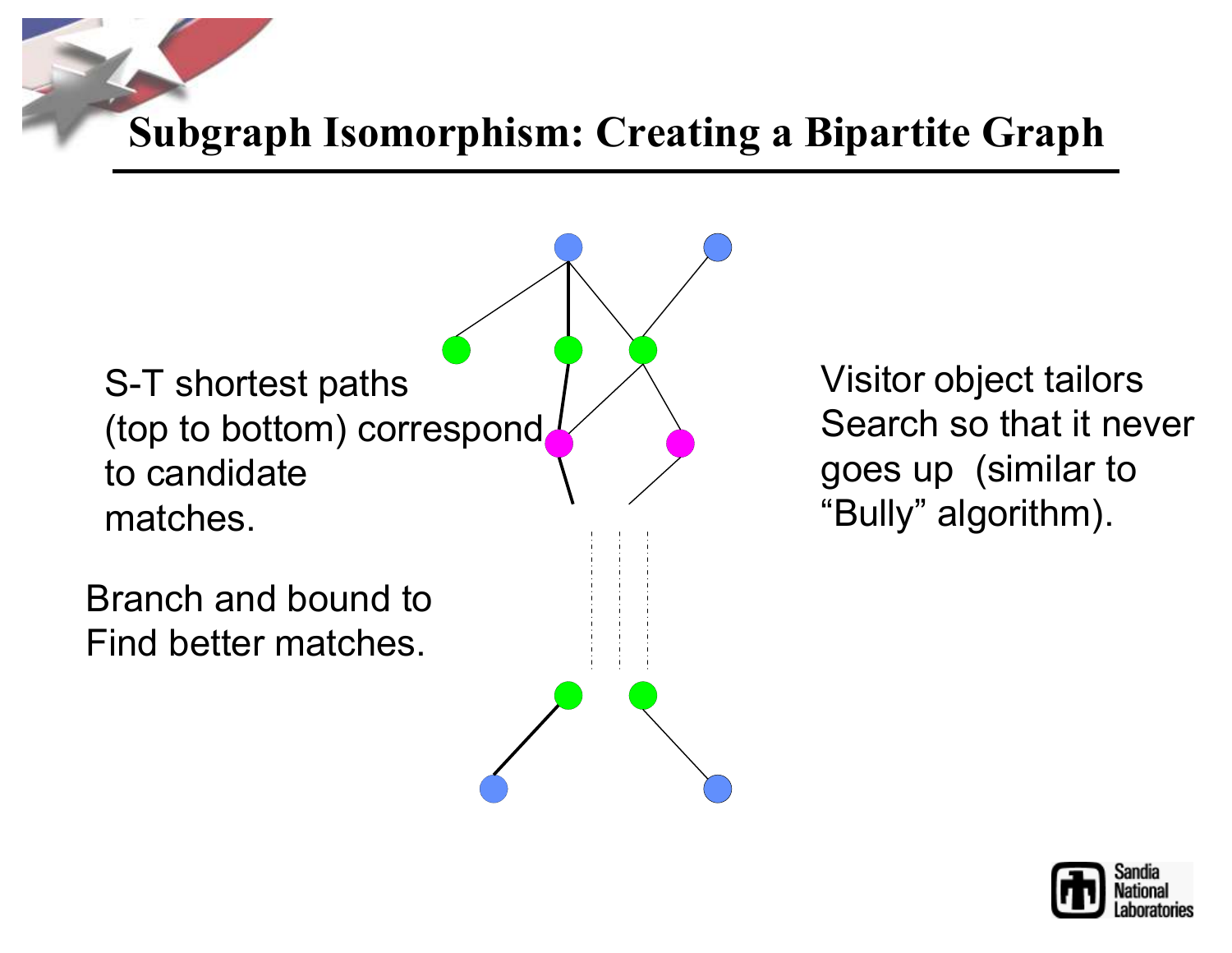#### Computational Results: Subgraph Isomorphism





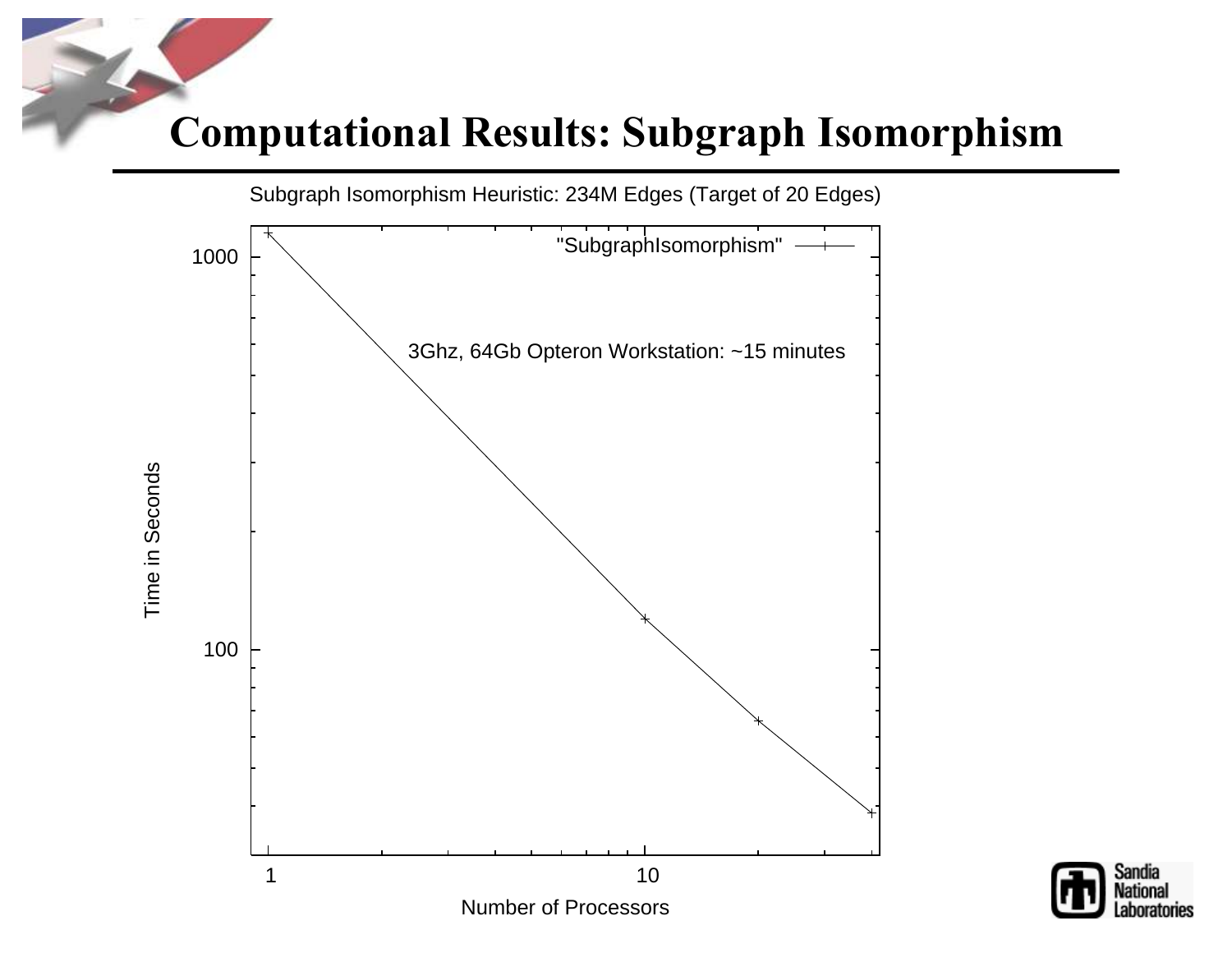#### Computational Results: Subgraph Isomorphism

Type & topological isomorphism exists between green vertices

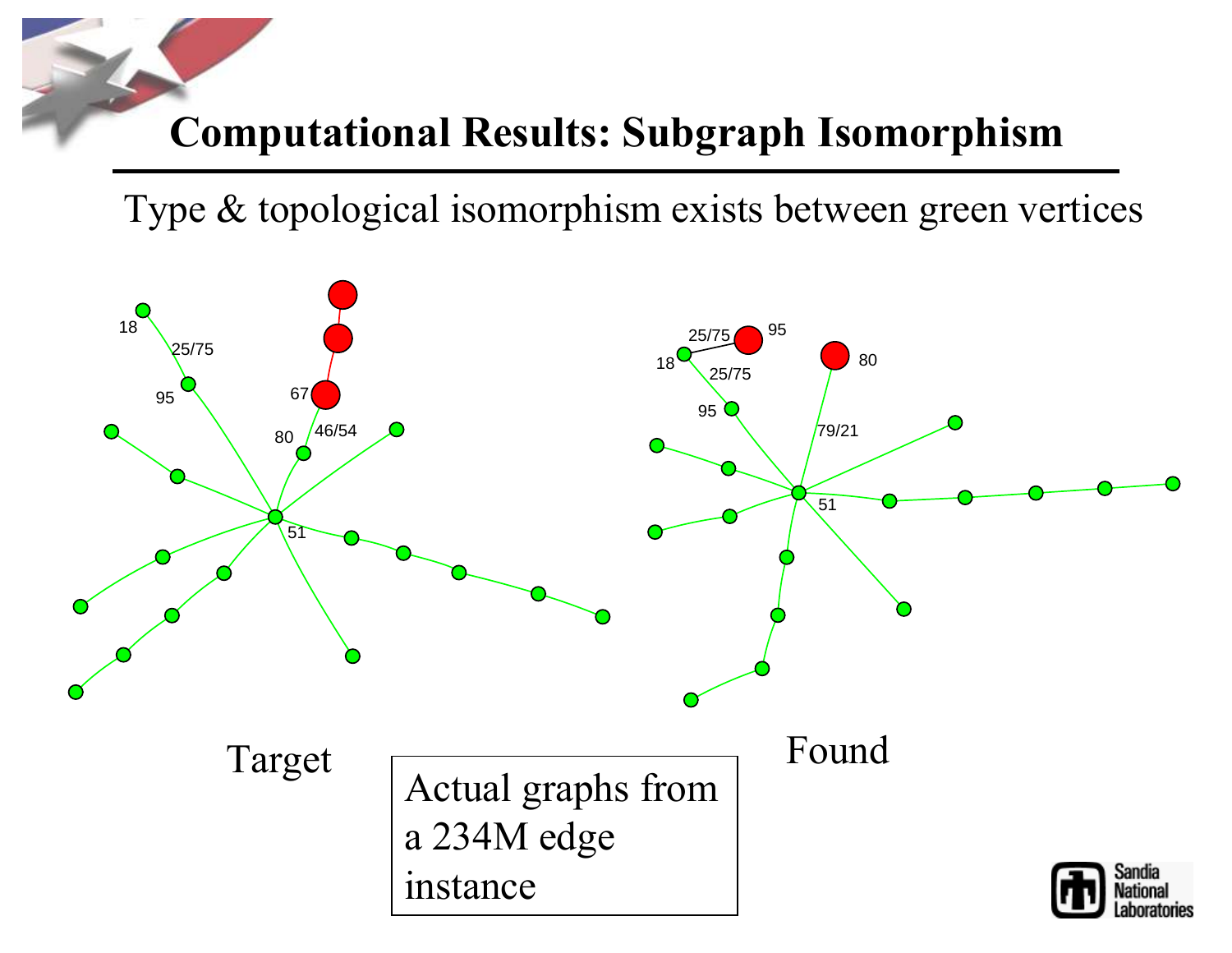

Type & topological isomorphism exists between green vertices

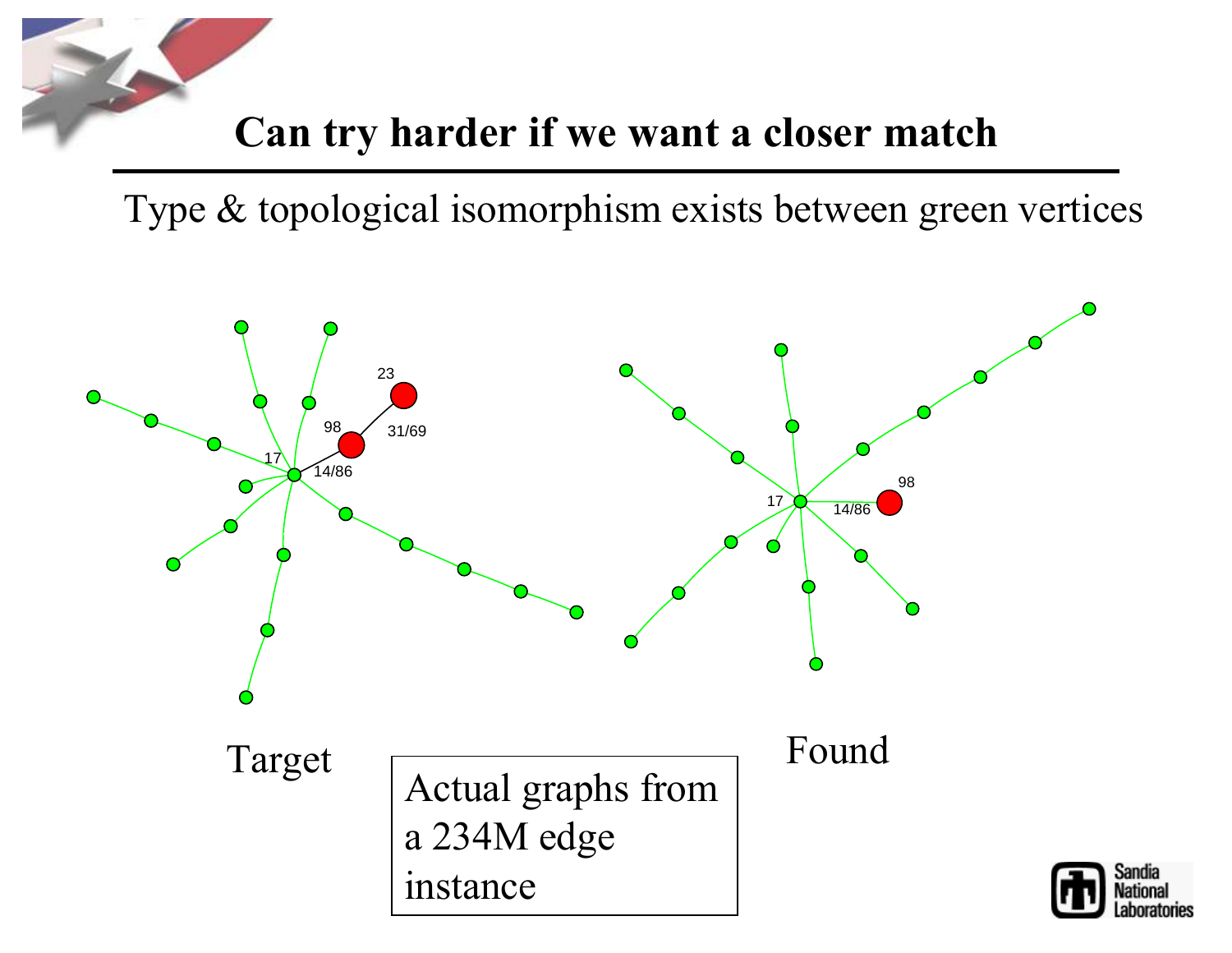#### Traceview Output for Subgraph Isomorphism

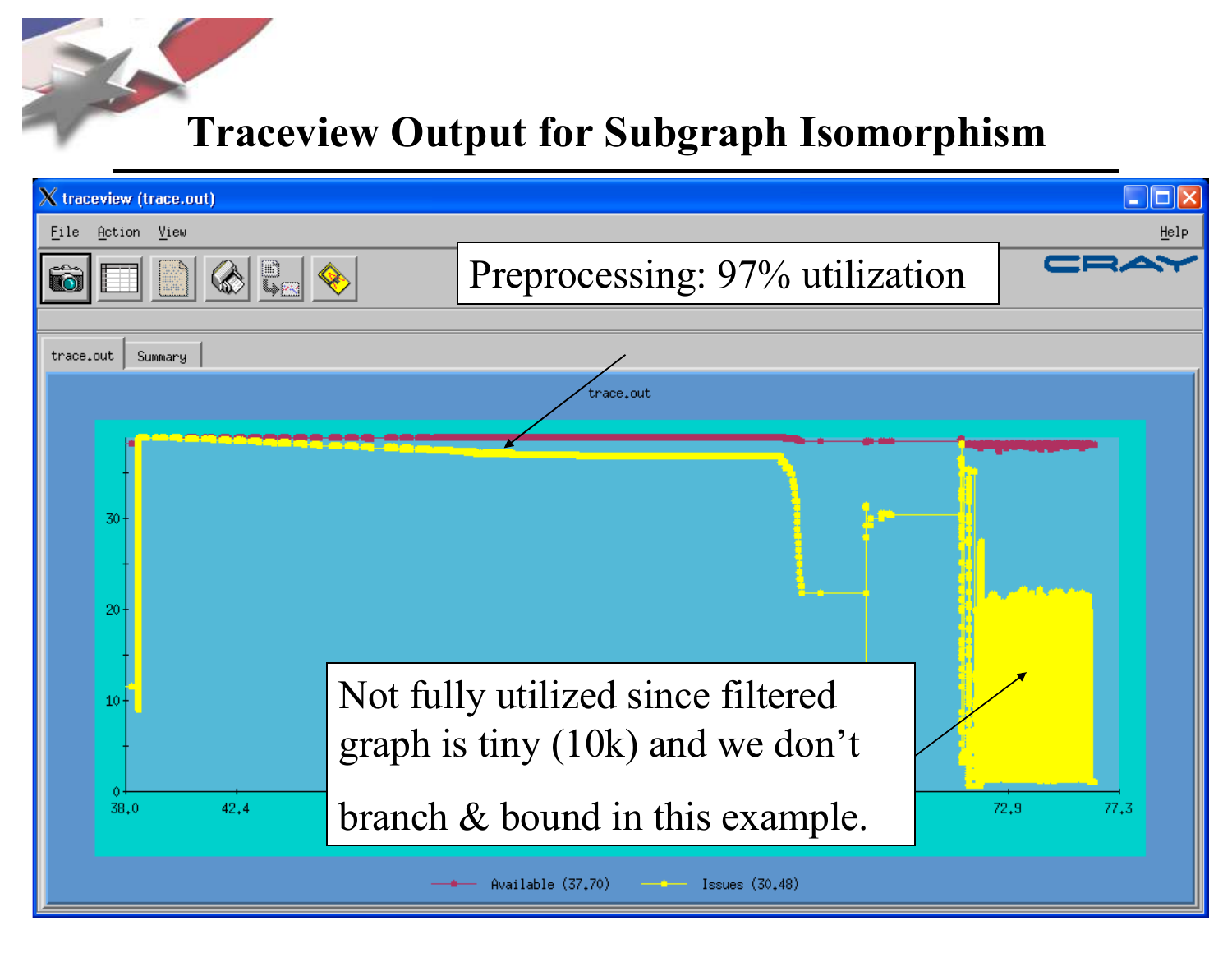

#### Future

- Massively-multithreaded Graph Algorithm R&D
- Open-Sourcing of the MTGL
- Run on SMP
- Query system with shared, mmapped graphs